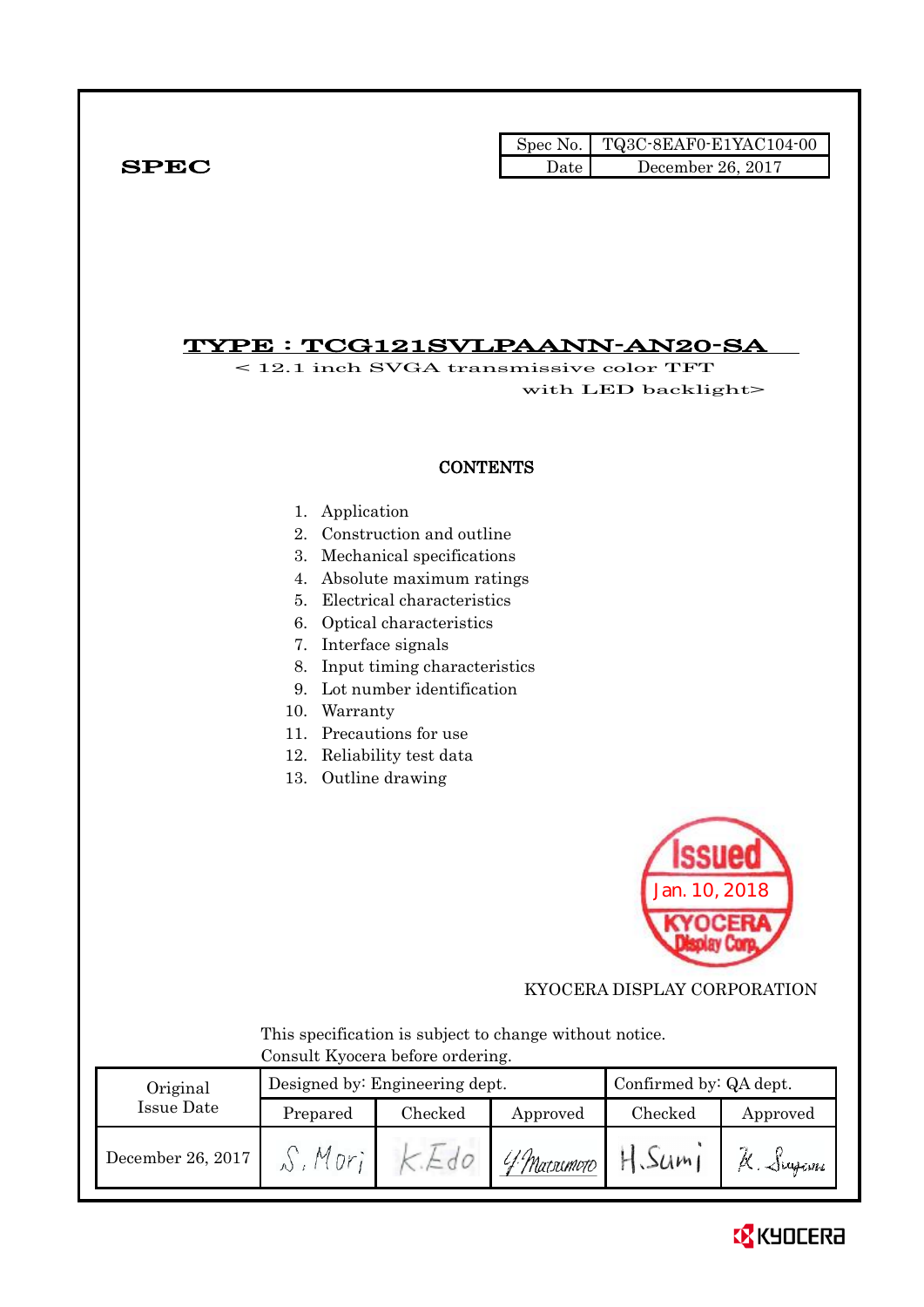| Spec No.               | Part No.               | Page |
|------------------------|------------------------|------|
| TQ3C-8EAF0-E1YAC104-00 | TCG121SVLPAANN-AN20-SA |      |

# Warning

- 1. This Kyocera LCD module has been specifically designed for use only in electronic devices and industrial machines in the area of audio control, office automation, industrial control, home appliances, etc. The module should not be used in applications where the highest level of safety and reliability are required and module failure or malfunction of such module results in physical harm or loss of life, as well as enormous damage or loss. Such fields of applications include, without limitation, medical, aerospace, communications infrastructure, atomic energy control. Kyocera expressly disclaims any and all liability resulting in any way to the use of the module in such applications.
- 2. Customer agrees to indemnify, defend and hold Kyocera harmless from and against any and all actions, claims, damages, liabilities, awards, costs, and expenses, including legal expenses, resulting from or arising out of Customer's use, or sale for use, or Kyocera modules in applications.

# Caution

1. Kyocera shall have the right, which Customer hereby acknowledges, to immediately scrap or destroy tooling for Kyocera modules for which no Purchase Orders have been received from the Customer in a two-year period.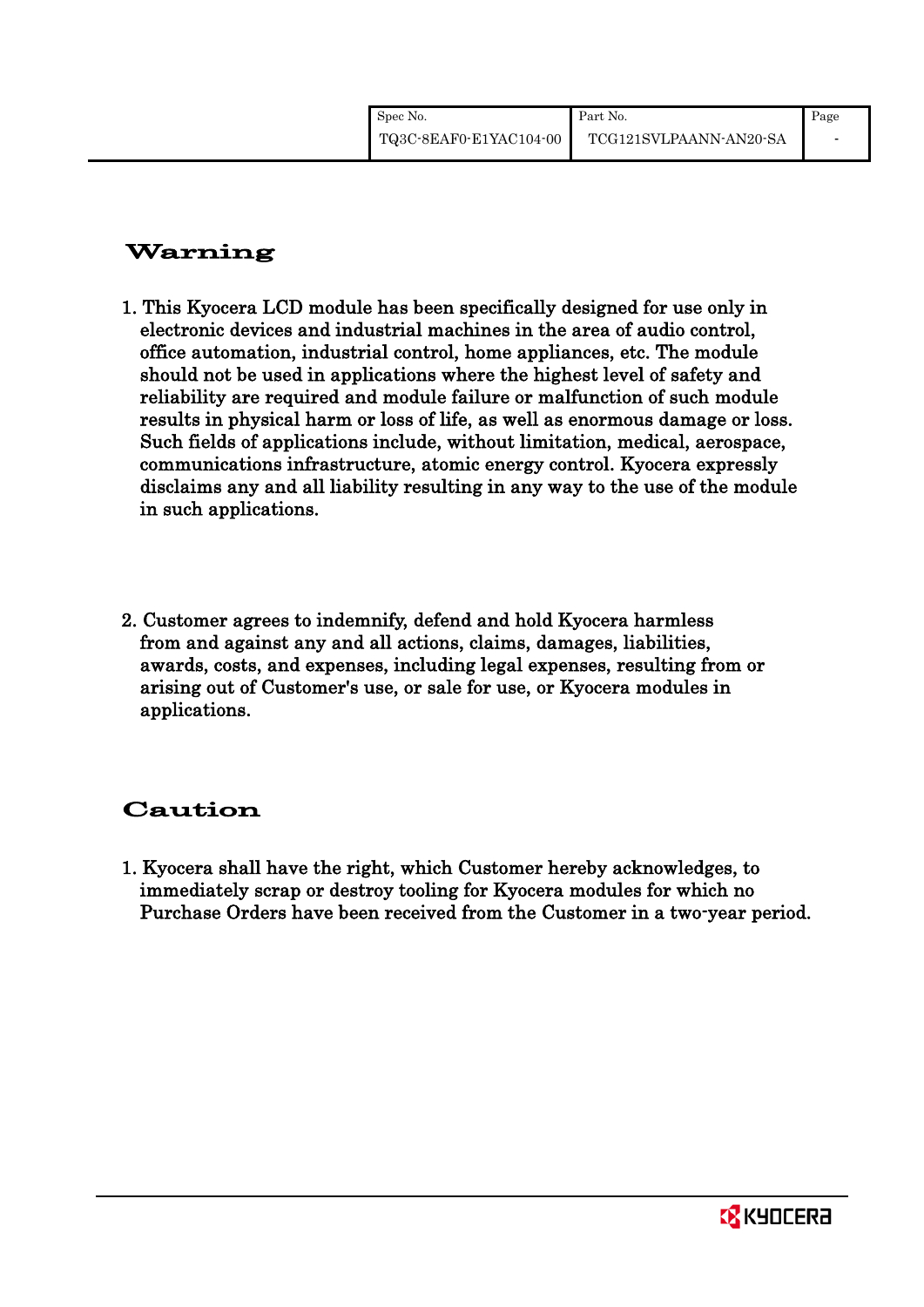| <b>O</b> KYOCERA |
|------------------|
|------------------|

|                  |                      | Revision record |  |                                 |                                      |                         |          |
|------------------|----------------------|-----------------|--|---------------------------------|--------------------------------------|-------------------------|----------|
|                  |                      |                 |  |                                 |                                      |                         |          |
|                  | $\rm{\textbf{Date}}$ |                 |  | Designed by : Engineering dept. |                                      | Confirmed by : QA dept. |          |
|                  |                      | Prepared        |  | $\rm Checked$                   | ${\Large\bf Approved}$               | ${\it Checked}$         | Approved |
|                  |                      |                 |  |                                 |                                      |                         |          |
|                  |                      |                 |  |                                 |                                      |                         |          |
| ${\rm Rev. No.}$ | $\rm{Date}$          | Page            |  |                                 | $\label{eq:2} \textbf{Descriptions}$ |                         |          |
|                  |                      |                 |  |                                 |                                      |                         |          |
|                  |                      |                 |  |                                 |                                      |                         |          |
|                  |                      |                 |  |                                 |                                      |                         |          |
|                  |                      |                 |  |                                 |                                      |                         |          |
|                  |                      |                 |  |                                 |                                      |                         |          |
|                  |                      |                 |  |                                 |                                      |                         |          |
|                  |                      |                 |  |                                 |                                      |                         |          |
|                  |                      |                 |  |                                 |                                      |                         |          |
|                  |                      |                 |  |                                 |                                      |                         |          |
|                  |                      |                 |  |                                 |                                      |                         |          |
|                  |                      |                 |  |                                 |                                      |                         |          |
|                  |                      |                 |  |                                 |                                      |                         |          |
|                  |                      |                 |  |                                 |                                      |                         |          |
|                  |                      |                 |  |                                 |                                      |                         |          |
|                  |                      |                 |  |                                 |                                      |                         |          |
|                  |                      |                 |  |                                 |                                      |                         |          |
|                  |                      |                 |  |                                 |                                      |                         |          |
|                  |                      |                 |  |                                 |                                      |                         |          |
|                  |                      |                 |  |                                 |                                      |                         |          |
|                  |                      |                 |  |                                 |                                      |                         |          |
|                  |                      |                 |  |                                 |                                      |                         |          |
|                  |                      |                 |  |                                 |                                      |                         |          |
|                  |                      |                 |  |                                 |                                      |                         |          |
|                  |                      |                 |  |                                 |                                      |                         |          |
|                  |                      |                 |  |                                 |                                      |                         |          |
|                  |                      |                 |  |                                 |                                      |                         |          |
|                  |                      |                 |  |                                 |                                      |                         |          |
|                  |                      |                 |  |                                 |                                      |                         |          |
|                  |                      |                 |  |                                 |                                      |                         |          |
|                  |                      |                 |  |                                 |                                      |                         |          |
|                  |                      |                 |  |                                 |                                      |                         |          |
|                  |                      |                 |  |                                 |                                      |                         |          |
|                  |                      |                 |  |                                 |                                      |                         |          |
|                  |                      |                 |  |                                 |                                      |                         |          |
|                  |                      |                 |  |                                 |                                      |                         |          |
|                  |                      |                 |  |                                 |                                      |                         |          |
|                  |                      |                 |  |                                 |                                      |                         |          |
|                  |                      |                 |  |                                 |                                      |                         |          |
|                  |                      |                 |  |                                 |                                      |                         |          |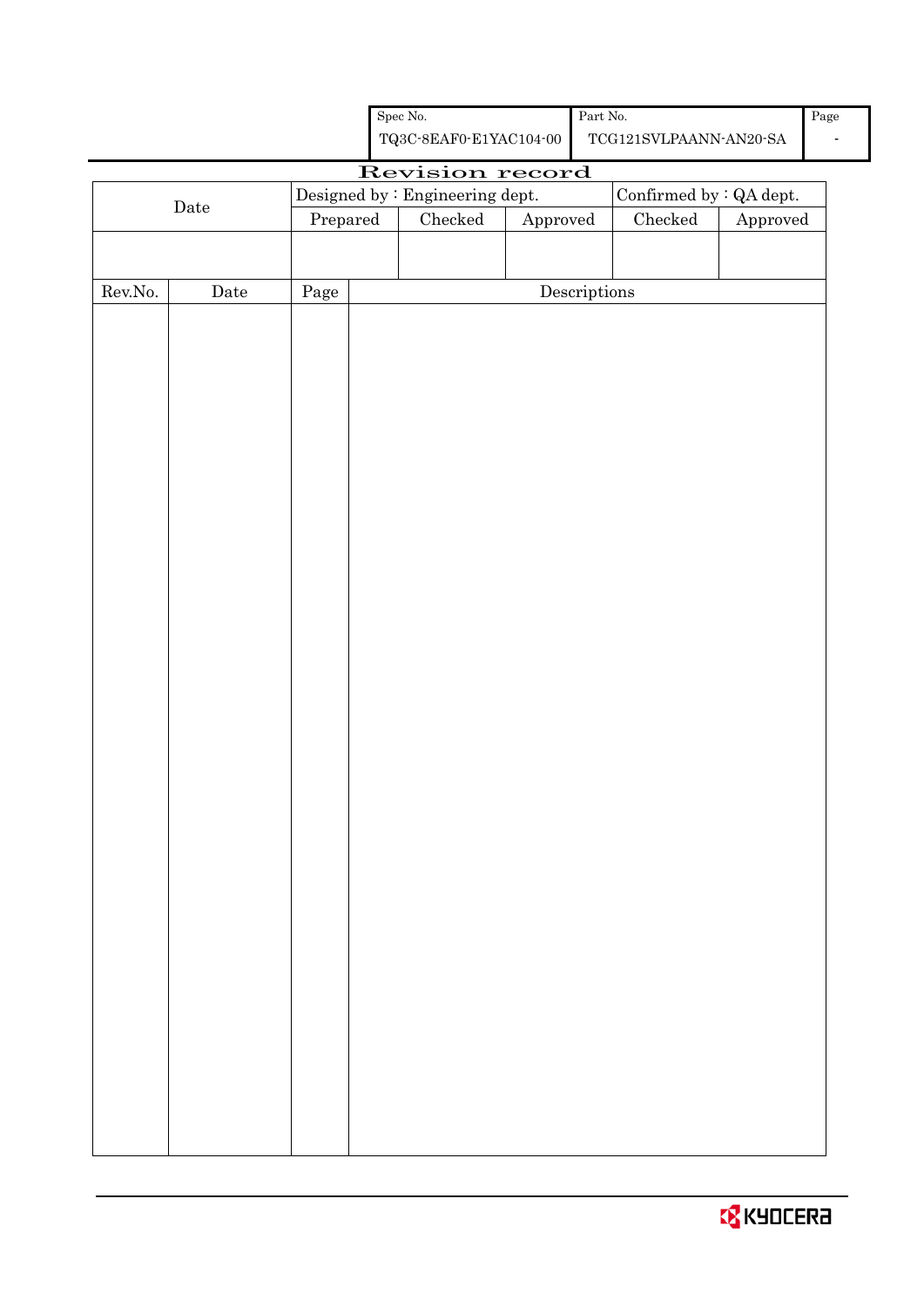## 1. Application

This document defines the specification of TCG121SVLPAANN-AN20-SA. (RoHS Compliant)

## 2. Construction and outline

| LCD.               | : Transmissive color dot matrix type TFT                |
|--------------------|---------------------------------------------------------|
| Backlight system   | : LED                                                   |
| Polarizer          | : Anti-Glare treatment                                  |
| Interface          | : LVDS                                                  |
| Additional circuit | : Timing controller, Power supply $(3.3V)$ input)       |
|                    | : Constant current circuit for LED Backlight(12V input) |

## 3. Mechanical specifications

| <b>Item</b>                        | Specification                                            | Unit |
|------------------------------------|----------------------------------------------------------|------|
| Outline dimensions<br><sup>1</sup> | $278.3(W)\times(207.5)(H)\times9.5(D)$                   | mm   |
| Active area                        | $246(W) \times 184.5(H)$<br>(30.8cm/12.1~inch(Diagonal)) | mm   |
| Dot format                         | $800 \times (R, G, B)(W) \times 600(H)$                  | dot  |
| Dot pitch                          | $0.1025(W)\times0.3075(H)$                               | mm   |
| 2)<br>Base color                   | Normally White                                           |      |
| Mass                               | 645                                                      | g    |

1) Projection not included. Please refer to outline for details.

2) Due to the characteristics of the LCD material, the color varies with environmental temperature.

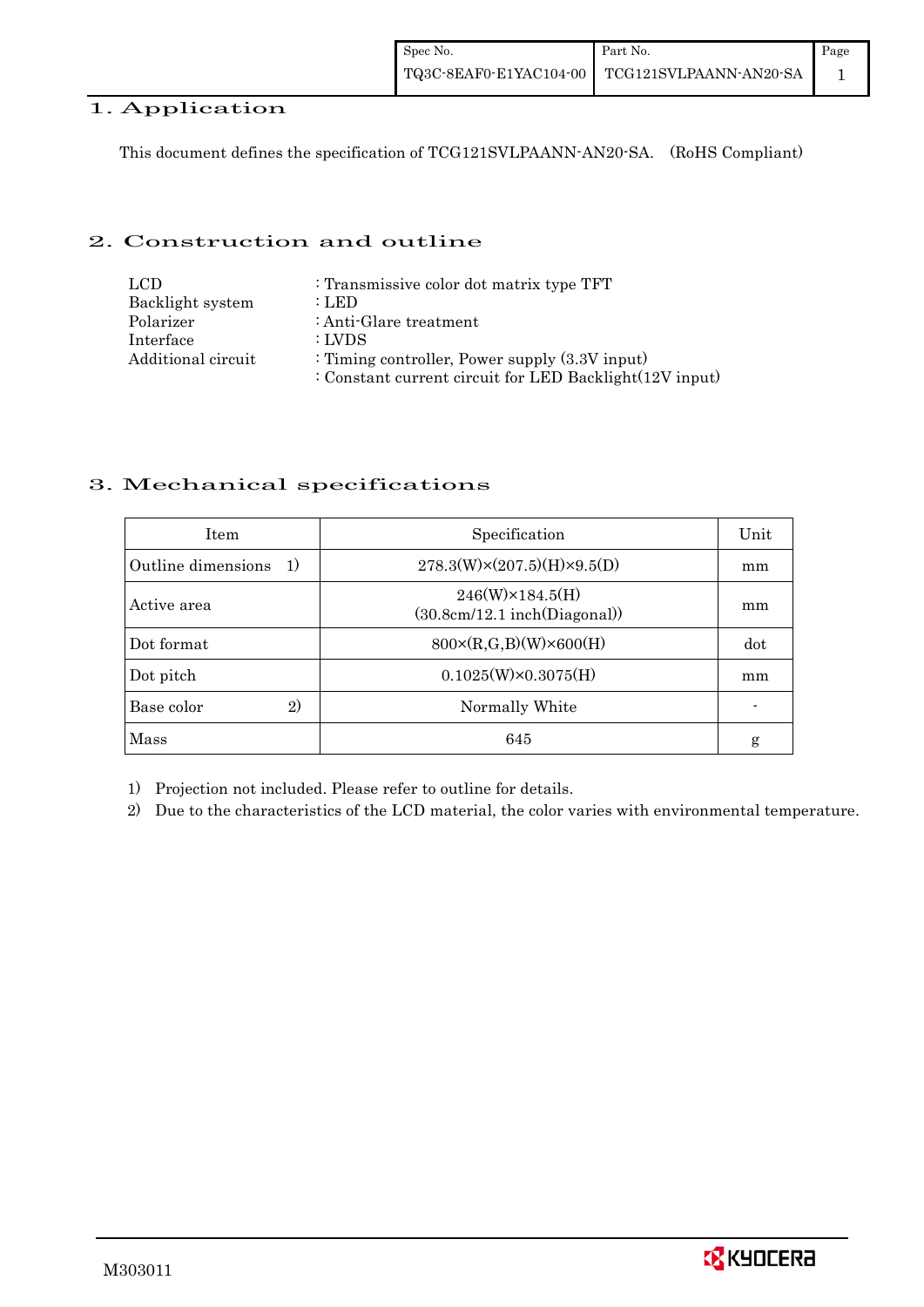## 4. Absolute maximum ratings

|                          | Item                        | Symbol       | Min.   | Max.         | Unit |
|--------------------------|-----------------------------|--------------|--------|--------------|------|
| Supply voltage $(+3.3V)$ |                             | $\rm V_{DD}$ | $-0.3$ | 4.0          |      |
| Supply voltage $(+12V)$  |                             | $\rm V_{IN}$ | $-0.3$ | 14.0         |      |
|                          | RxINi+, RxINi-<br>1)        | $\rm V_{I1}$ | $-0.3$ | 2.8          |      |
| voltage                  | Input signal CK IN+, CK IN- | $\rm V_{I2}$ | $-0.3$ | 2.8          |      |
|                          | <b>SELLVDS</b>              | $\rm V_{I3}$ | $-0.3$ | $V_{DD}+0.5$ |      |
|                          | BLBRT, BLEN                 | $\rm V_{I4}$ | $-0.3$ | $\rm V_{IN}$ |      |

#### 4-1. Electrical absolute maximum ratings

### 1) i=0,1,2,3

#### 4-2. Environmental absolute maximum ratings

| <b>Item</b>           |    | Symbol                  | Min.  | Max. | Unit       |
|-----------------------|----|-------------------------|-------|------|------------|
| Operating temperature |    | Top                     | $-20$ | 70   | $\circ$ C  |
| Storage temperature   | 2) | <b>T</b> <sub>STO</sub> | $-30$ | 80   | $^{\circ}$ |
| Operating humidity    | 3) | Hop                     | 10    | 4)   | %RH        |
| Storage humidity      | 3) | <b>H</b> <sub>sto</sub> | 10    | 4)   | %RH        |
| Vibration             |    |                         | 5)    | 5)   |            |
| Shock                 |    |                         | 6)    | 6)   |            |

1) Operating temperature means a temperature which operation shall be guaranteed. Since display performance is evaluated at 25°C, another temperature range should be confirmed.

- 3) Non-condensing
- 4) Temp. $\leq 40^{\circ}$ C, 85%RH Max.

Temp. > 40°C, Absolute humidity shall be less than 85%RH at 40°C.

5)

| Frequency       | $10\sim$ 55 Hz    | Acceleration value         |
|-----------------|-------------------|----------------------------|
| Vibration width | $0.15$ m m        | $(0.3{\sim}9~{\rm m/s^2})$ |
| Interval        | $10 - 55 - 10$ Hz | 1 minutes                  |

 2 hours in each direction X, Y, Z (6 hours total) EIAJ ED-2531

6) Acceleration: 490 m/s2, Pulse width: 11 ms 3 times in each direction: ±X, ±Y, ±Z EIAJ ED-2531

<sup>2)</sup> Temp. =  $-30^{\circ}$ C $<$ 48h, Temp. =  $80^{\circ}$ C $<$ 168h Store LCD at normal temperature/humidity. Keep them free from vibration and shock. An LCD that is kept at a low or a high temperature for a long time can be defective due to other conditions, even if the low or high temperature satisfies the standard. (Please refer to "Precautions for Use" for details.)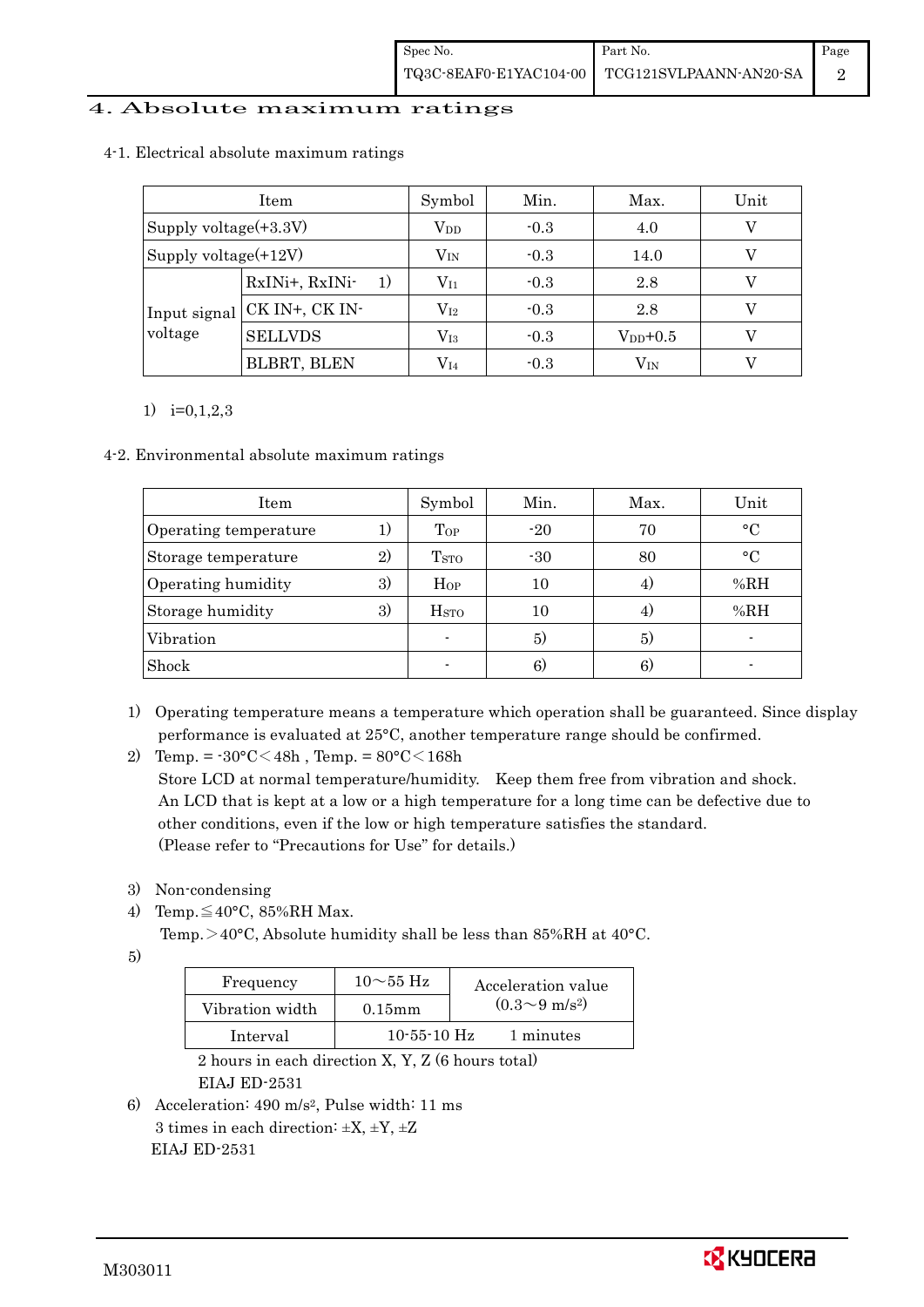## 5. Electrical characteristics

#### 5-1. LCD

| Temp. = $-20 \sim 70$ °C            |         |                        |                          |                          |                          |                          |             |
|-------------------------------------|---------|------------------------|--------------------------|--------------------------|--------------------------|--------------------------|-------------|
| Item                                |         | Symbol                 | Condition                | Min.                     | Typ.                     | Max.                     | Unit        |
| Supply voltage                      | 1)      | <b>V</b> <sub>DD</sub> |                          | 3.0                      | 3.3                      | 3.6                      | V           |
| Current consumption                 |         | I <sub>DD</sub>        | 2)                       | $\overline{\phantom{a}}$ | 280                      | 340                      | mA          |
| Permissive input ripple voltage     |         | $V_{RP}$               | $V_{DD} = 3.3V$          | $\overline{\phantom{a}}$ |                          | 100                      | $mVp-p$     |
|                                     |         | $V_{IL}$               | "Low" level              | $\overline{0}$           | $\blacksquare$           | 0.8                      | $\mathbf V$ |
| Input signal voltage                | 3)      | V <sub>IH</sub>        | "High" level             | 2.0                      | $\overline{\phantom{a}}$ | <b>V</b> <sub>DD</sub>   | V           |
|                                     |         | $I_{OL}$               | $V_{I3}=0V$              | $-10$                    | $\overline{\phantom{a}}$ | 10                       | $\mu$ A     |
| Input reek current                  |         | $I_{OH}$               | $V_{I3} = 3.3V$          | $\blacksquare$           | $\overline{\phantom{a}}$ | 400                      | $\mu$ A     |
| LVDS Input voltage                  | 4)      | $V_{L}$                |                          | $\Omega$                 | $\blacksquare$           | 1.9                      | V           |
| Differential input voltage          |         | $V_{ID}$               |                          | 250                      | 350                      | 450                      | mV          |
| Differential input                  |         | $V_{\rm TL}$           | "Low" level              | $V_{CM}$ -100            | $\overline{\phantom{a}}$ | $\blacksquare$           | mV          |
| threshold voltage                   | $4)$ 5) | V <sub>TH</sub>        | "High" level             | $\overline{\phantom{a}}$ | $\blacksquare$           | $V_{CM}$ +100            | mV          |
| Terminator                          |         |                        |                          | $\overline{\phantom{a}}$ | 100                      | $\overline{\phantom{a}}$ | $\Omega$    |
|                                     |         | t1                     |                          | 0.1                      | $\blacksquare$           | 10                       | ms          |
|                                     |         | t2                     | $\blacksquare$           | $\overline{0}$           | $\overline{\phantom{a}}$ | $\overline{\phantom{a}}$ | ms          |
| V <sub>DD</sub> -turn-on conditions |         | t3                     |                          | $\boldsymbol{0}$         | $\overline{\phantom{a}}$ | $\overline{\phantom{a}}$ | ms          |
|                                     | 1)      | t4                     | $\overline{\phantom{a}}$ | $1.0\,$                  | $\overline{\phantom{a}}$ | $\overline{\phantom{a}}$ | S           |
|                                     |         | t5                     |                          | 200                      | --                       | $\overline{\phantom{a}}$ | ms          |
|                                     |         | t6                     |                          | 200                      |                          | $\overline{\phantom{a}}$ | ms          |

### 1) V<sub>DD</sub>-turn-on conditions



\* If the condition of t5, t6 doesn't fill it, the display noise might be seen.

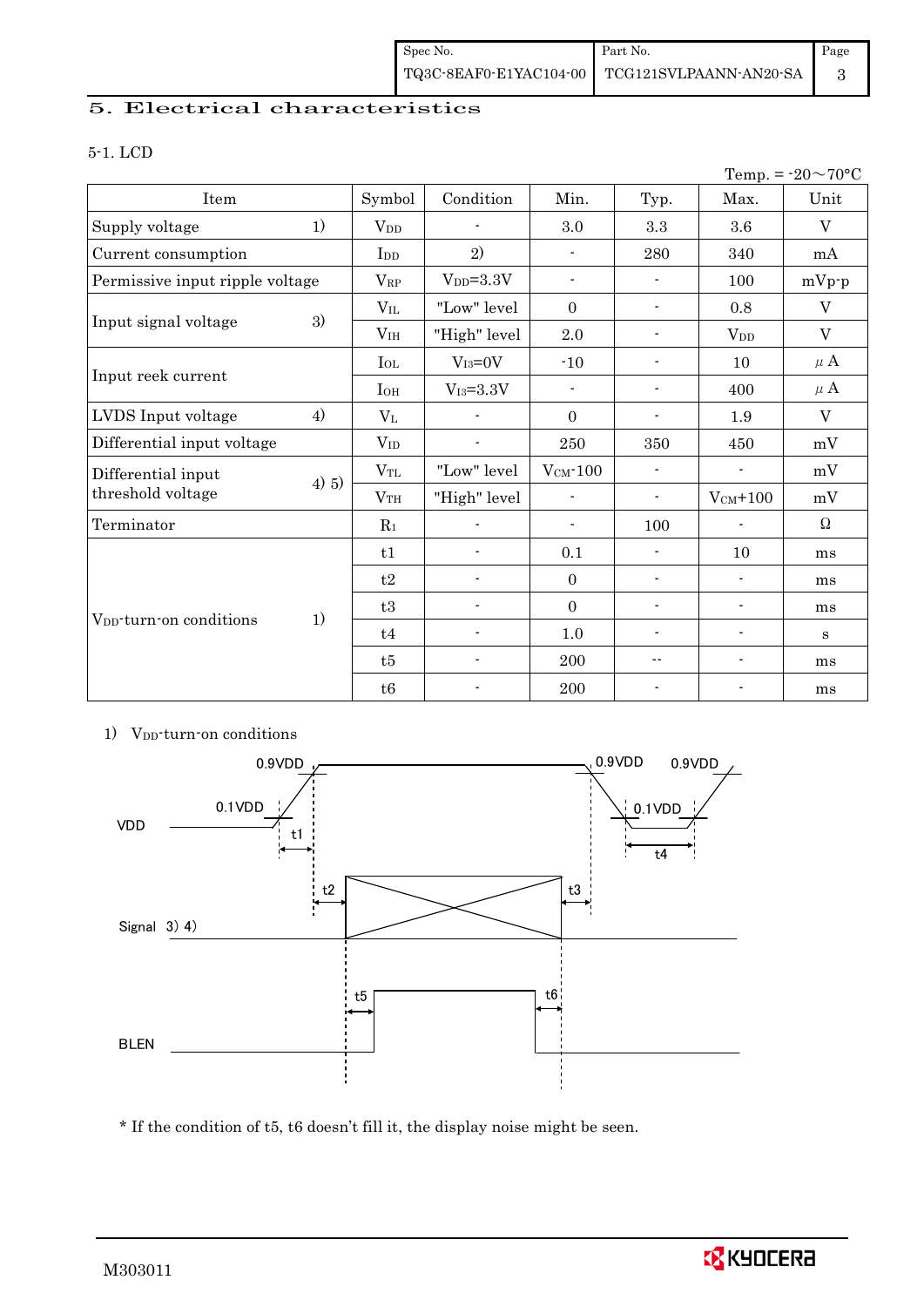2) Display pattern:

```
V_{DD} = 3.3V, Temp. = 25^{\circ}C
```


- 3) Input signal : SELLVDS
- 4) Input signal : RxIN3+, RxIN3-, RxIN2+, RxIN2-, RxIN1+, RxIN1-, RxIN0+, RxIN0- CK IN+, CK IN-



5) V $_{CM}$ : LVDS Common mode voltage (V $_{CM}$ =1.25V)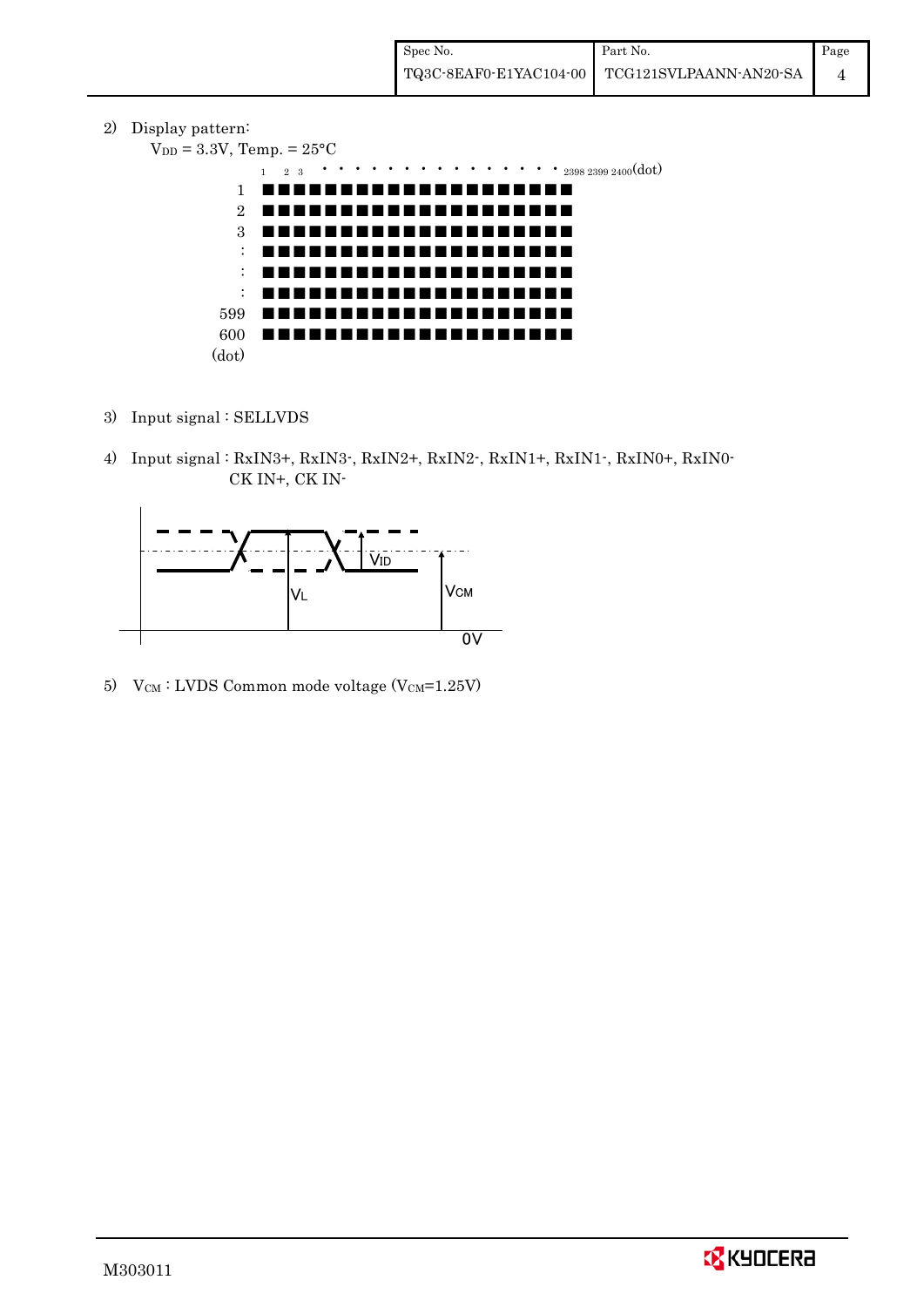### 5-2. Constant current circuit for LED Backlight

|                                   |                       |                                  |                |        | Temp. = $-20 \sim 70$ °C |                         |
|-----------------------------------|-----------------------|----------------------------------|----------------|--------|--------------------------|-------------------------|
| Item                              | Symbol                | Condition                        | Min.           | Typ.   | Max.                     | Unit                    |
| 1)<br>Supply voltage              | $V_{\rm IN}$          |                                  | 10.8           | 12.0   | 13.2                     | V                       |
| Current consumption               | $I_{IN}$              | 2)                               |                | 400    | 600                      | mA                      |
| Permissive input ripple voltage   | $V_{RP\_BL}$          | $V_{IN} = 12.0V$                 | $\blacksquare$ |        | 100                      | $mVp-p$                 |
|                                   | VIL_BLBRT             | "Low" level                      | $\Omega$       |        | 0.8                      | V                       |
| <b>BLBRT</b> Input signal voltage | VIH_BLBRT             | "High" level                     | 2.3            |        | $V_{IN}$                 | $\mathbf{V}$            |
| BLBRT Input pull-down resistance  | R <sub>IN_BLBRT</sub> |                                  | 100            | 300    | 500                      | $k\Omega$               |
| <b>BLEN</b> Input signal voltage  | VIL_BLEN              | "Low" level"                     | $\Omega$       |        | 0.8                      | $\overline{\mathbf{V}}$ |
|                                   | VIH_BLEN              | "High" level                     | 2.3            |        | $V_{IN}$                 | V                       |
| BLEN Input pull-down resistance   | R <sub>IN_BLEN</sub>  |                                  | 100            | 300    | 500                      | $k\Omega$               |
| 3)<br><b>PWM</b> Frequency        | f <sub>PWM</sub>      |                                  | 200            |        | 10k                      | Hz                      |
|                                   |                       | $f_{\text{PWM}} = 200 \text{Hz}$ | 1              |        | 100                      | $\%$                    |
| P WM Duty ratio                   | $D_{\rm PWM}$         | $f_{\rm PWM} = 2kHz$             | 10             |        | 100                      | $\frac{0}{0}$           |
|                                   |                       | $f_{\rm PWM} = 10kHz$            | 50             |        | 100                      | $\%$                    |
| (4), 5)<br>Operating life time    | T                     | Temp.= $25^{\circ}$ C            |                | 50,000 |                          | $\mathbf h$             |

1) VIN-turn-on conditions



2) V<sub>IN</sub> = 12V, Temp. =  $25^{\circ}$ C, D<sub>PWM</sub> = 100%

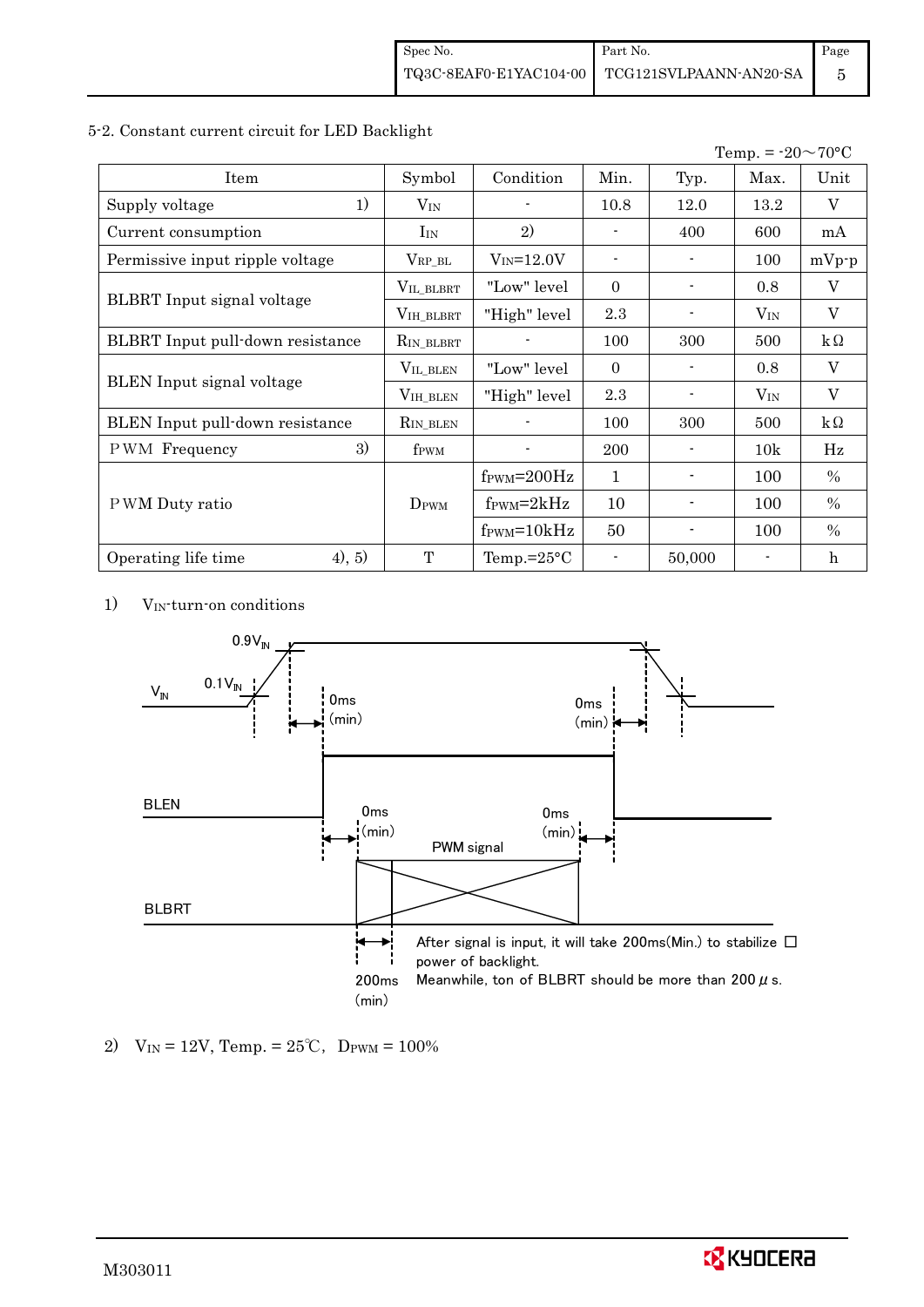3) PWM Timing Diagram



ton, torr  $\geq 50 \mu$  s.

In case of lower frequency, the deterioration of the display quality, flicker etc., may occur.

- 4) When brightness decrease 50% of minimum brightness. The average life of a LED will decrease when the LCD is operating at higher temperatures.
- 5) Life time is estimated data.(Condition : IF=60mA, Ta=25℃ in chamber).

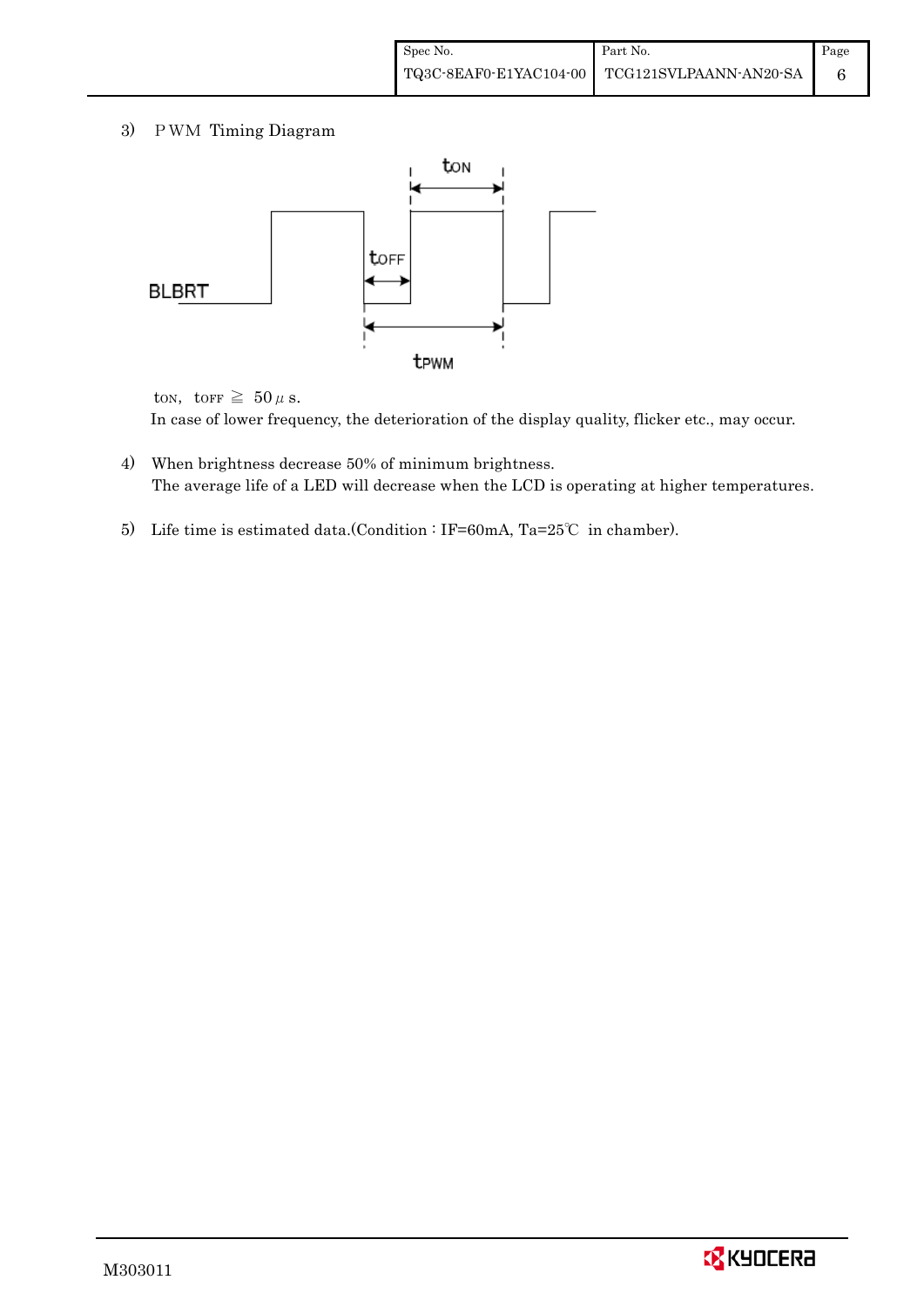| Spec No. | Part No.                                      | Page |
|----------|-----------------------------------------------|------|
|          | TQ3C-8EAF0-E1YAC104-00 TCG121SVLPAANN-AN20-SA |      |

# 6. Optical characteristics

| Measuring spot = $\phi$ 6.0mm, Temp. = 25°C |
|---------------------------------------------|
|                                             |

| Item                                  |          | Symbol         | Condition                   | Min.                     | Typ.           | Max.                     | Unit              |
|---------------------------------------|----------|----------------|-----------------------------|--------------------------|----------------|--------------------------|-------------------|
|                                       | Rise     | $\tau_r$       | $\theta = \phi = 0^{\circ}$ |                          | $\overline{4}$ |                          | ms                |
| Response time                         | Down     | $\tau$ d       | $\theta = \phi = 0^{\circ}$ | $\overline{\phantom{0}}$ | 22             |                          | ms                |
| Viewing angle range<br>View direction |          | $\theta$ upper |                             |                          | 80             |                          |                   |
|                                       |          | $\theta$ LOWER |                             |                          | 80             |                          | deg.              |
| $: 6$ o'clock                         |          | $\phi$ LEFT    | $CR \ge 10$                 | $\overline{\phantom{a}}$ | 80             | $\overline{\phantom{a}}$ |                   |
| (Gray inversion)                      |          | $\phi$ RIGHT   |                             | $\overline{\phantom{a}}$ | 80             |                          | deg.              |
| Contrast ratio                        |          | CR             | $\theta = \phi = 0^{\circ}$ | 700                      | 1000           |                          |                   |
| <b>Brightness</b>                     |          | L              | IF=60mA/Line                | 380                      | 550            |                          | cd/m <sup>2</sup> |
|                                       |          | X              | $\theta = \phi = 0^{\circ}$ | 0.560                    | 0.610          | 0.660                    |                   |
|                                       | Red<br>y |                |                             | 0.300                    | 0.350          | 0.400                    |                   |
|                                       |          | $\mathbf X$    | $\theta = \phi = 0^{\circ}$ | 0.280                    | 0.330          | 0.380                    |                   |
| Chromaticity                          | Green    | y              |                             | 0.510                    | 0.560          | 0.610                    |                   |
| coordinates                           |          | $\mathbf X$    | $\theta = \phi = 0^{\circ}$ | 0.100                    | 0.150          | 0.200                    |                   |
|                                       | Blue     | у              |                             | 0.070                    | 0.120          | 0.170                    |                   |
|                                       |          | X              | $\theta = \phi = 0^{\circ}$ | 0.245                    | 0.295          | 0.345                    |                   |
|                                       | White    | $\mathbf y$    |                             | 0.265                    | 0.315          | 0.365                    |                   |

6-1. Definition of contrast ratio

 $CR(Contrast ratio) =$  Brightness with all pixels "White" Brightness with all pixels "Black"

# 6-2. Definition of response time



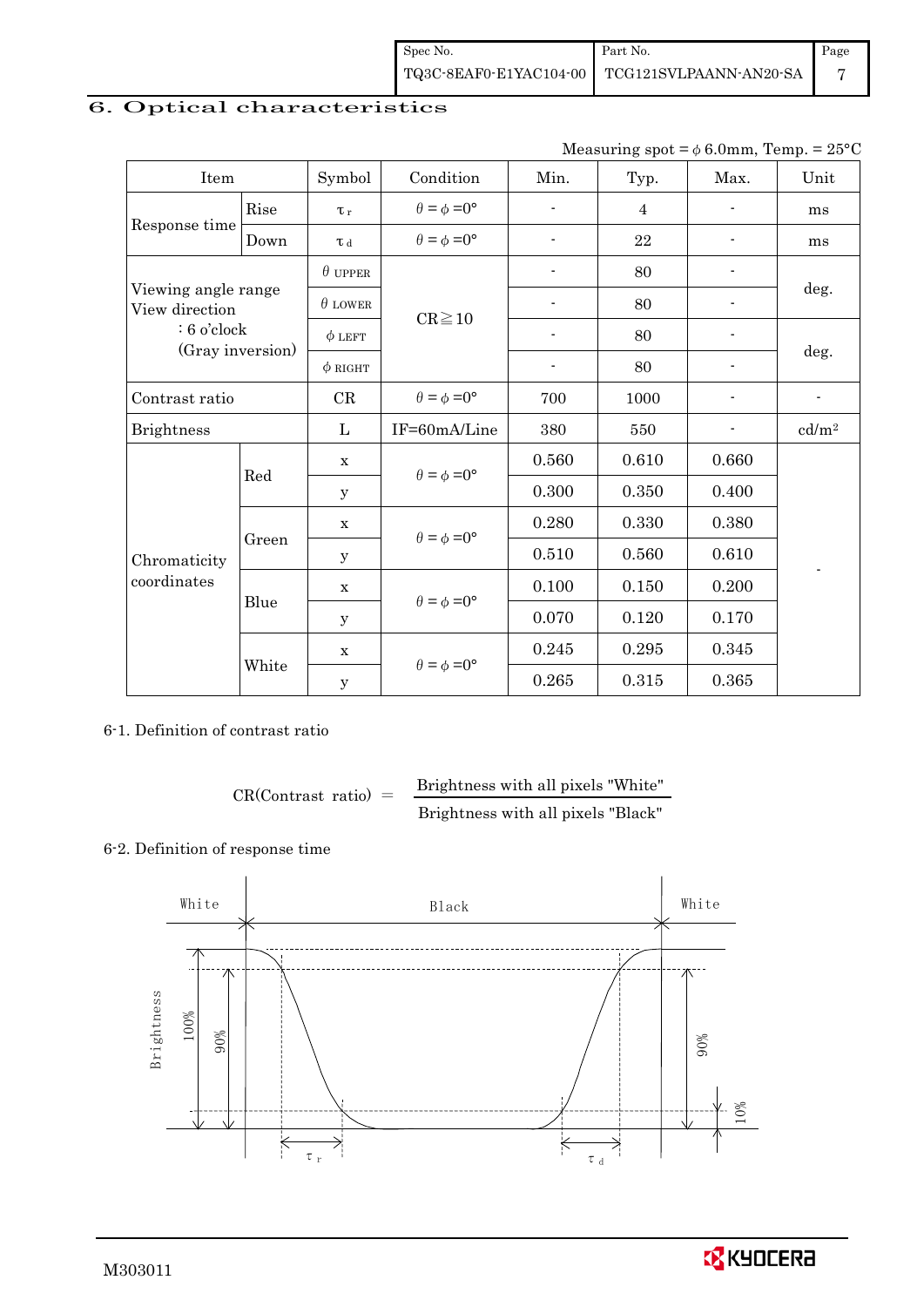

### 6-4. Brightness measuring points



- 1) Rating is defined as the white brightness at center of display screen(3).
- 2) The brightness uniformity is calculated by using following formula.

Brightness uniformity = Minimum brightness from 1 to 5  $\times$  100 [%]<br>Maximum brightness from 1 to 5

3) 30 minutes after LED is turned on. (Ambient Temp.=25℃)

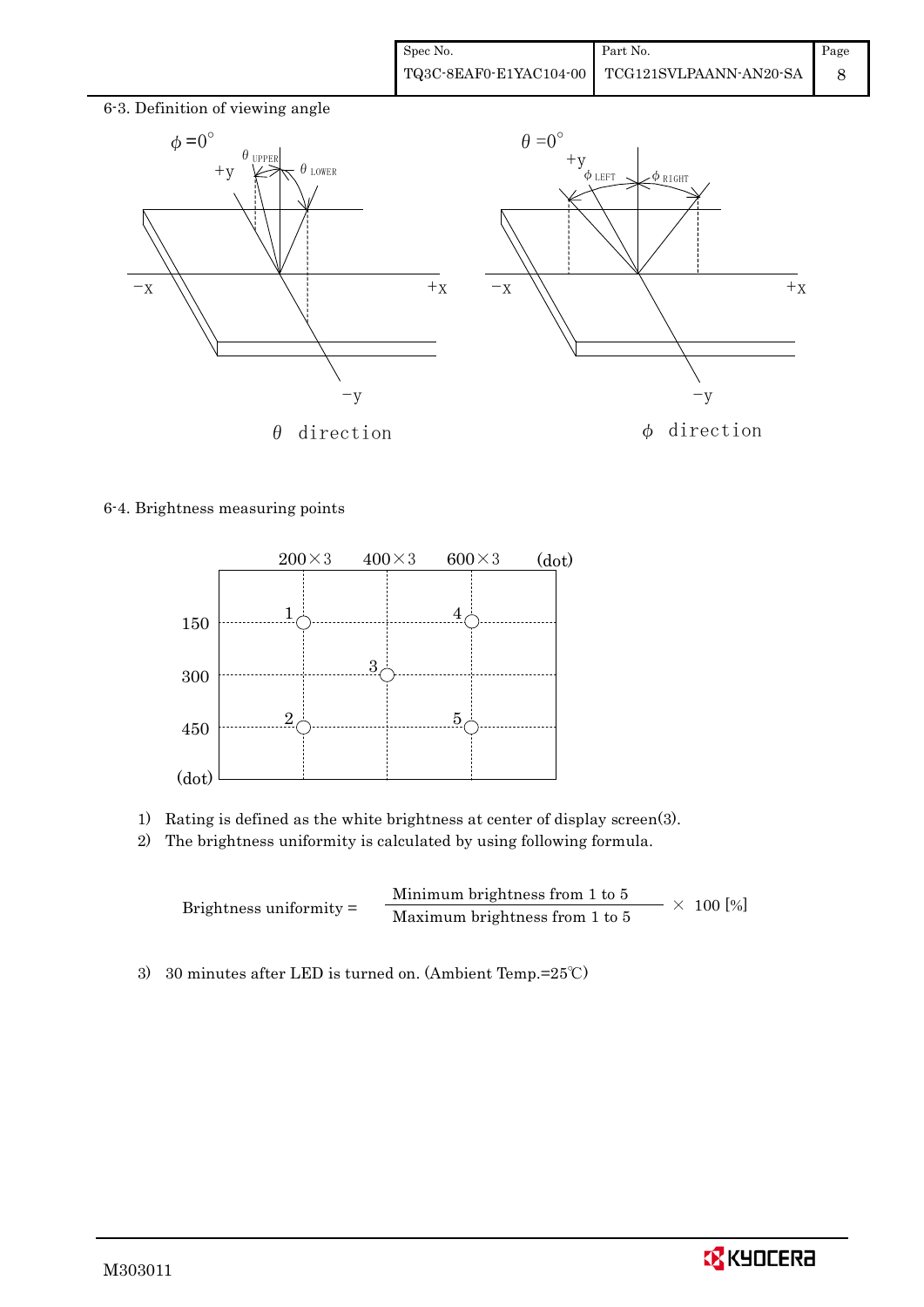# 7. Interface signals

# 7-1. Interface signals

| No.            | Symbol                 | Description                           | <b>Note</b> |
|----------------|------------------------|---------------------------------------|-------------|
| $\mathbf{1}$   | <b>GND</b>             | <b>GND</b>                            |             |
| $\overline{2}$ | <b>SELLVDS</b>         | Mode select signal(LVDS Data mapping) |             |
| 3              | <b>GND</b>             | <b>GND</b>                            |             |
| $\overline{4}$ | <b>GND</b>             | <b>GND</b>                            |             |
| $\overline{5}$ | RxIN3+                 | LVDS receiver signal $CH3(+)$         | <b>LVDS</b> |
| 6              | RxIN3-                 | LVDS receiver signal $CH3()$          | <b>LVDS</b> |
| $\overline{7}$ | <b>GND</b>             | <b>GND</b>                            |             |
| 8              | CK IN+                 | LVDS receiver signal $CK(+)$          | <b>LVDS</b> |
| 9              | CK IN-                 | LVDS receiver signal $CK(\cdot)$      | <b>LVDS</b> |
| 10             | <b>GND</b>             | <b>GND</b>                            |             |
| 11             | $RxIN2+$               | LVDS receiver signal $CH2(+)$         | <b>LVDS</b> |
| 12             | RxIN2-                 | LVDS receiver signal $CH2(\cdot)$     | <b>LVDS</b> |
| 13             | <b>GND</b>             | <b>GND</b>                            |             |
| 14             | $RxIN1+$               | LVDS receiver signal $CH1(+)$         | <b>LVDS</b> |
| 15             | RxIN1-                 | LVDS receiver signal $CH1(\cdot)$     | <b>LVDS</b> |
| 16             | <b>GND</b>             | <b>GND</b>                            |             |
| 17             | RxIN0+                 | LVDS receiver signal $CHO(+)$         | <b>LVDS</b> |
| 18             | RxIN0-                 | LVDS receiver signal $CHO(·)$         | <b>LVDS</b> |
| 19             | <b>GND</b>             | <b>GND</b>                            |             |
| 20             | <b>GND</b>             | <b>GND</b>                            |             |
| 21             | <b>V</b> <sub>DD</sub> | +3.3V power supply                    |             |
| 22             | $V_{DD}$               | +3.3V power supply                    |             |
| 23             | <b>GND</b>             | <b>GND</b>                            |             |
| 24             | <b>BLBRT</b>           | PWM signal(Brightness adjustment)     |             |
| 25             | <b>BLEN</b>            | ON/OFF terminal voltage               |             |
| 26             | <b>GND</b>             | <b>GND</b>                            |             |
| 27             | $V_{\rm IN}$           | $+12V$ power supply                   |             |
| 28             | $V_{\rm IN}$           | $+12V$ power supply                   |             |
| 29             | <b>GND</b>             | <b>GND</b>                            |             |
| 30             | <b>GND</b>             | <b>GND</b>                            |             |

| LCD connector      | $:$ FI-X30SSLA-HF     | (JAE) |
|--------------------|-----------------------|-------|
| Matching connector | $\therefore$ FI-X30HL | (JAE) |
|                    | $:$ FI-X30HL-T        | (JAE) |
|                    | $:$ FI-X30C2L-NPB     | (JAE) |
|                    | $:$ FI-X30C2L-T-NPB   | (JAE) |
|                    |                       |       |

| LVDS receiver             | Embedded in ASIC                              |
|---------------------------|-----------------------------------------------|
| Matching LVDS transmitter | THC63LVDM83R(THine Electronics) or compatible |

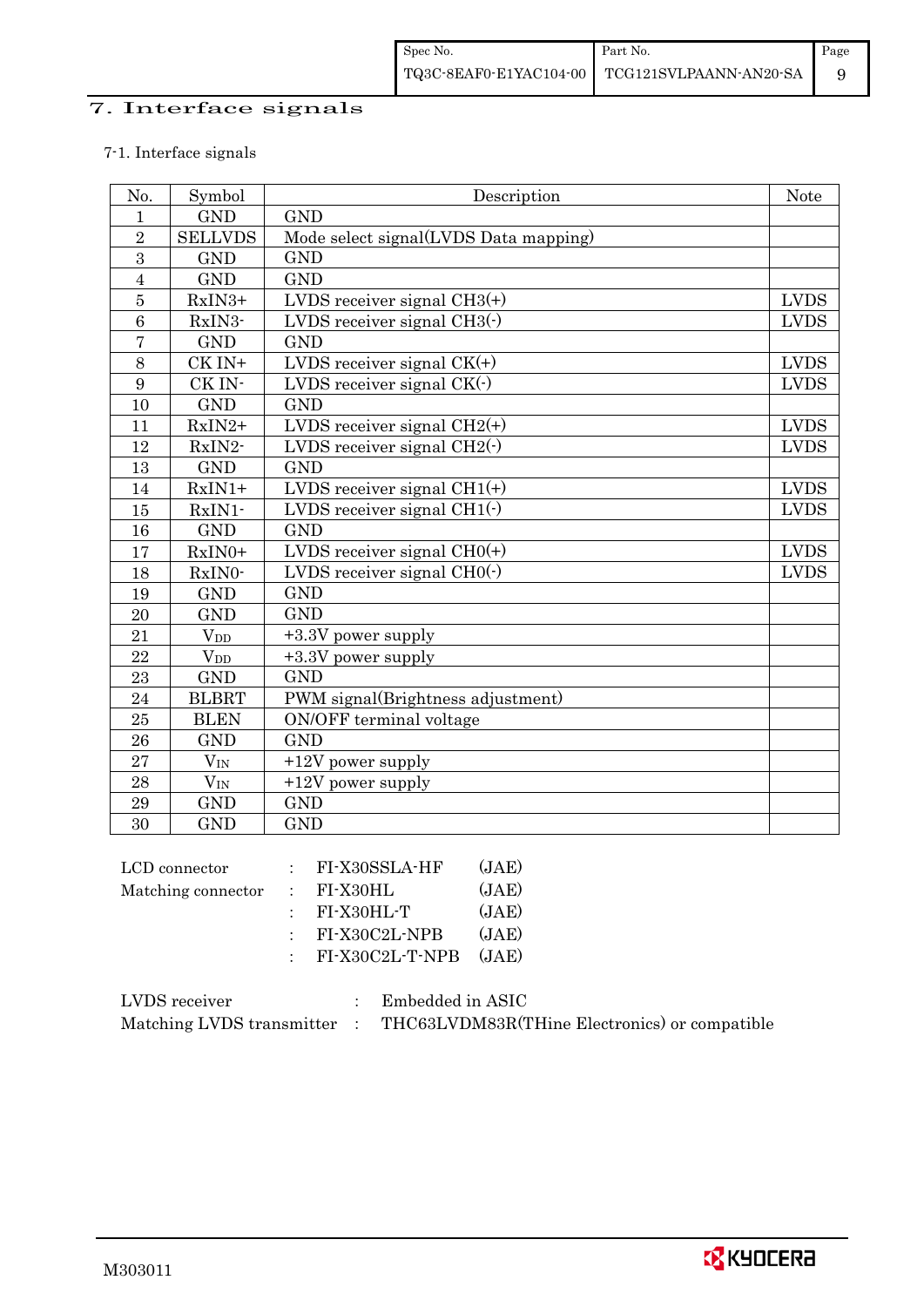| Spec No. | Part No.                                      | Page |
|----------|-----------------------------------------------|------|
|          | TQ3C-8EAF0-E1YAC104-00 TCG121SVLPAANN-AN20-SA |      |

7-2. Data mapping(6bit RGB input)

| 1) Location of SELLVDS (THC63LVDM83R(THine Electronics) or compatible) |  |
|------------------------------------------------------------------------|--|
|------------------------------------------------------------------------|--|

| Transmitter     |                 | 2Pin SELLVDS       |                |
|-----------------|-----------------|--------------------|----------------|
| Pin No.         | Data            | $= L(GND)$ or OPEN | $= H(3.3V)$    |
| 51              | TA <sub>0</sub> |                    | RO(LSB)        |
| 52              | TA1             |                    | R1             |
| 54              | TA <sub>2</sub> |                    | $\mathbf{R}2$  |
| 55              | TA <sub>3</sub> |                    | R3             |
| 56              | TA4             |                    | $\mathbf{R}4$  |
| 3               | TA5             |                    | R5(MSB)        |
| $\overline{4}$  | TA <sub>6</sub> |                    | GO(LSB)        |
| $6\phantom{.}6$ | TB <sub>0</sub> |                    | G1             |
| $\overline{7}$  | TB1             |                    | $\sqrt{G2}$    |
| 11              | TB <sub>2</sub> |                    | G <sub>3</sub> |
| 12              | TB <sub>3</sub> |                    | G <sub>4</sub> |
| $14\,$          | TB4             |                    | G5(MSB)        |
| 15              | $\rm TB5$       |                    | B0(LSB)        |
| 19              | TB6             |                    | B1             |
| 20              | TC <sub>0</sub> |                    | $\mathbf{B}2$  |
| 22              | TC1             |                    | B <sub>3</sub> |
| 23              | $\rm TC2$       |                    | B4             |
| 24              | TC <sub>3</sub> |                    | B5(MSB)        |
| 27              | $\rm TC4$       |                    | (HS)           |
| 28              | TC5             |                    | (VS)           |
| 30              | TC <sub>6</sub> |                    | DE             |
| 50              | TD <sub>0</sub> |                    | <b>GND</b>     |
| $\overline{2}$  | TD1             |                    | <b>GND</b>     |
| 8               | TD <sub>2</sub> |                    | <b>GND</b>     |
| 10              | TD <sub>3</sub> |                    | <b>GND</b>     |
| 16              | TD4             |                    | <b>GND</b>     |
| 18              | TD <sub>5</sub> |                    | <b>GND</b>     |
| 25              | TD <sub>6</sub> |                    | (NA)           |

SELLVDS=H(3.3V)



VS: V<sub>SYNC</sub>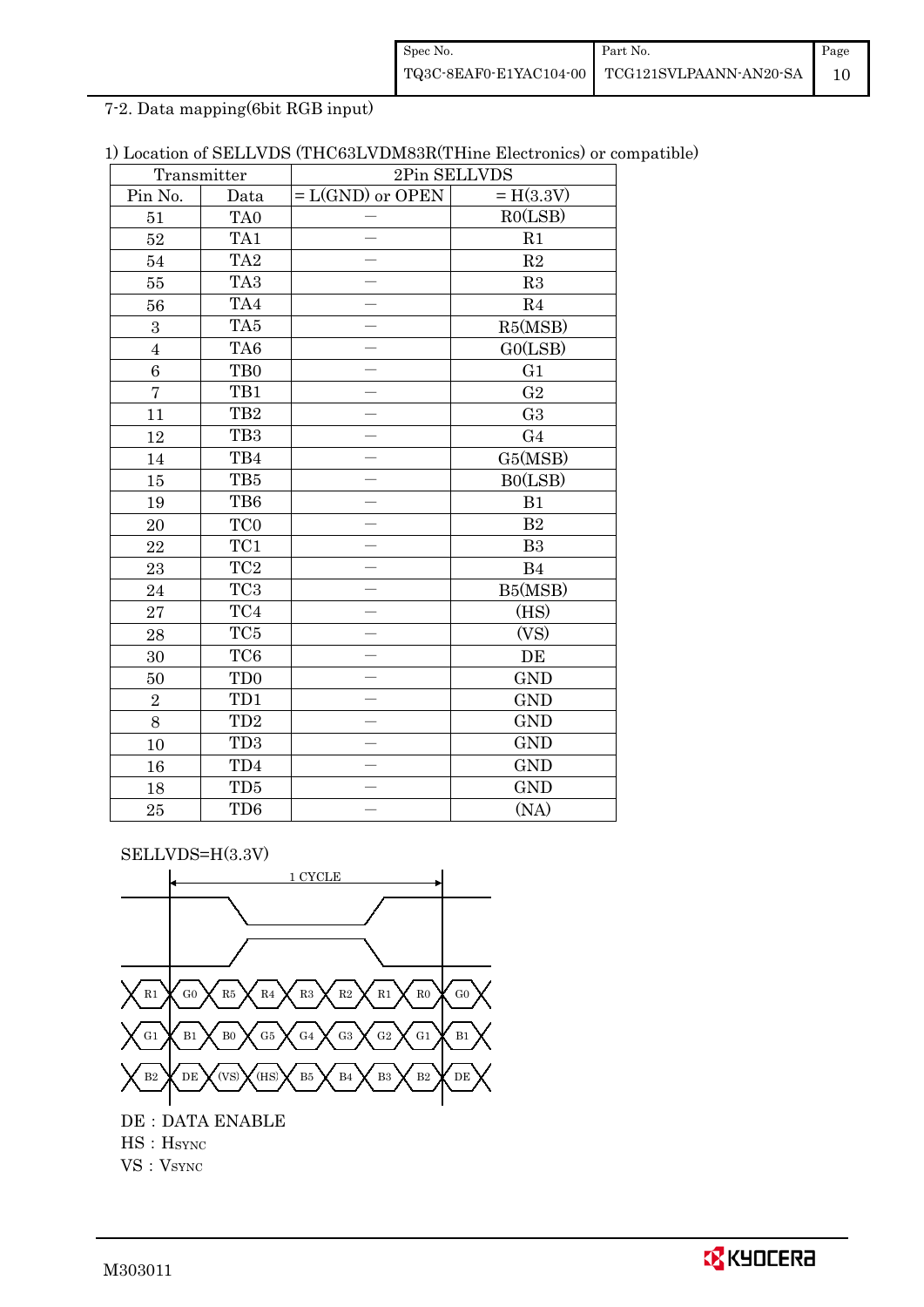| Spec No. | Part No.                                      | Page |
|----------|-----------------------------------------------|------|
|          | TQ3C-8EAF0-E1YAC104-00 TCG121SVLPAANN-AN20-SA |      |

# 2) Block Diagram





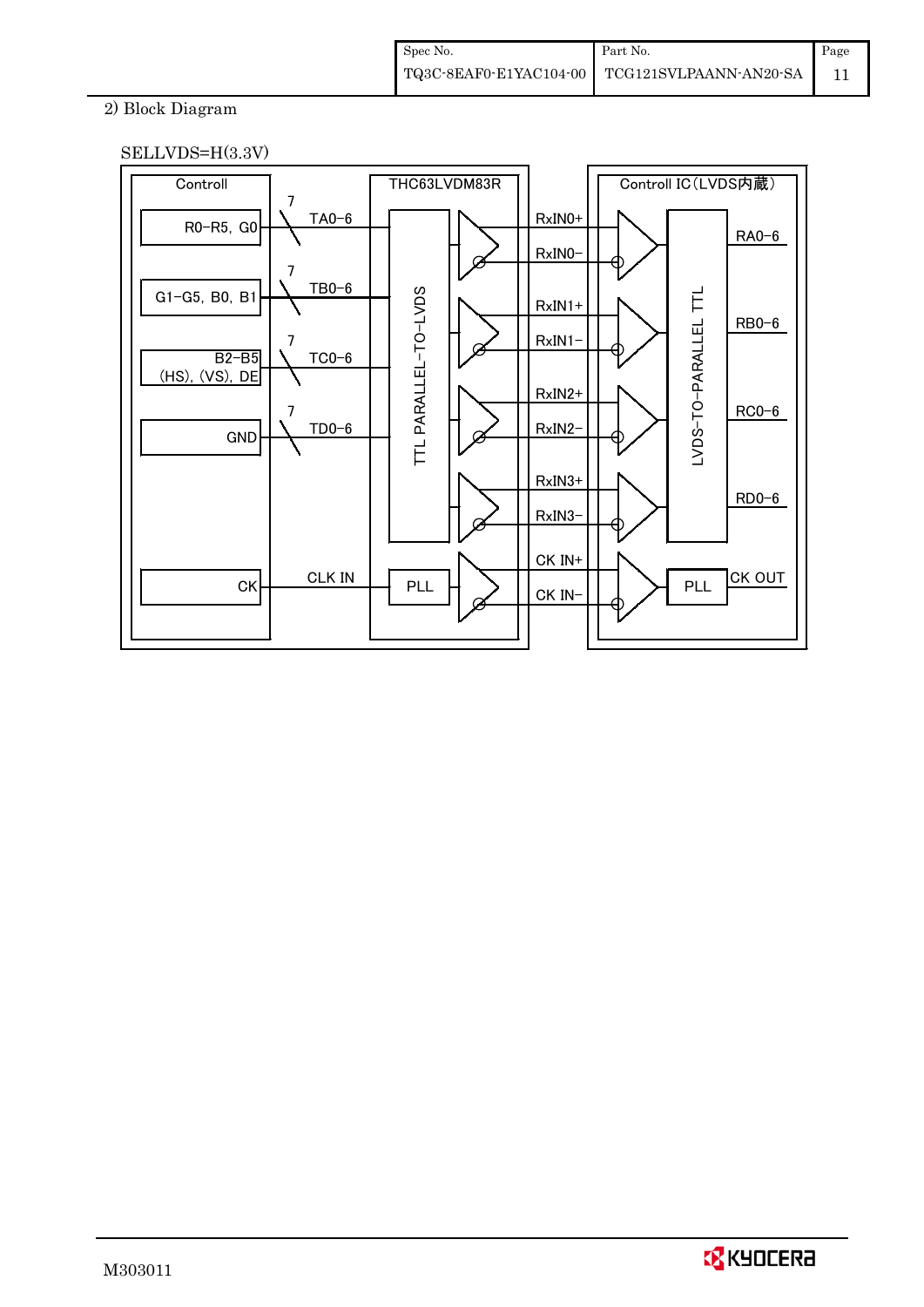| Spec No. | Part No.                                      | Page |
|----------|-----------------------------------------------|------|
|          | TQ3C-8EAF0-E1YAC104-00 TCG121SVLPAANN-AN20-SA |      |

7-3. Data mapping(8bit RGB input)

| 1) Location of SELLVDS (THC63LVDM83R(THine Electronics) or compatible) |  |  |
|------------------------------------------------------------------------|--|--|
|------------------------------------------------------------------------|--|--|

|                | Transmitter     | 2Pin SELLVDS       |                |  |
|----------------|-----------------|--------------------|----------------|--|
| Pin No.        | Data            | $= L(GND)$ or OPEN | $= H(3.3V)$    |  |
| 51             | TA0             | RO(LSB)            | R2             |  |
| 52             | TA1             | R1                 | R3             |  |
| 54             | TA <sub>2</sub> | R2                 | R <sub>4</sub> |  |
| $55\,$         | TA <sub>3</sub> | R3                 | R5             |  |
| 56             | TA4             | R <sub>4</sub>     | R6             |  |
| $\overline{3}$ | TA <sub>5</sub> | R5                 | R7(MSB)        |  |
| $\overline{4}$ | TA6             | G0(LSB)            | G <sub>2</sub> |  |
| 6              | TB <sub>0</sub> | G1                 | G <sub>3</sub> |  |
| $\overline{7}$ | TB1             | G <sub>2</sub>     | G <sub>4</sub> |  |
| 11             | TB <sub>2</sub> | G <sub>3</sub>     | G5             |  |
| 12             | TB <sub>3</sub> | G <sub>4</sub>     | G <sub>6</sub> |  |
| 14             | TB4             | G5                 | G7(MSB)        |  |
| 15             | TB5             | B0(LSB)            | B <sub>2</sub> |  |
| 19             | TB6             | B1                 | B <sub>3</sub> |  |
| 20             | TC <sub>0</sub> | B <sub>2</sub>     | <b>B4</b>      |  |
| 22             | TC1             | B <sub>3</sub>     | B5             |  |
| 23             | TC <sub>2</sub> | B4                 | <b>B6</b>      |  |
| 24             | TC <sub>3</sub> | B5                 | B7(MSB)        |  |
| 27             | TC4             | (HS)               | (HS)           |  |
| 28             | $\rm TC5$       | (VS)               | (VS)           |  |
| 30             | TC <sub>6</sub> | DE                 | DE             |  |
| 50             | TD <sub>0</sub> | R6                 | RO(LSB)        |  |
| $\overline{2}$ | TD1             | R7(MSB)            | R1             |  |
| 8              | TD <sub>2</sub> | G <sub>6</sub>     | G0(LSB)        |  |
| 10             | TD <sub>3</sub> | G7(MSB)            | G <sub>1</sub> |  |
| 16             | TD4             | <b>B6</b>          | B0(LSB)        |  |
| 18             | TD <sub>5</sub> | B7(MSB)            | B1             |  |
| 25             | TD <sub>6</sub> | (NA)               | (NA)           |  |

SELLVDS=L(GND) or OPEN

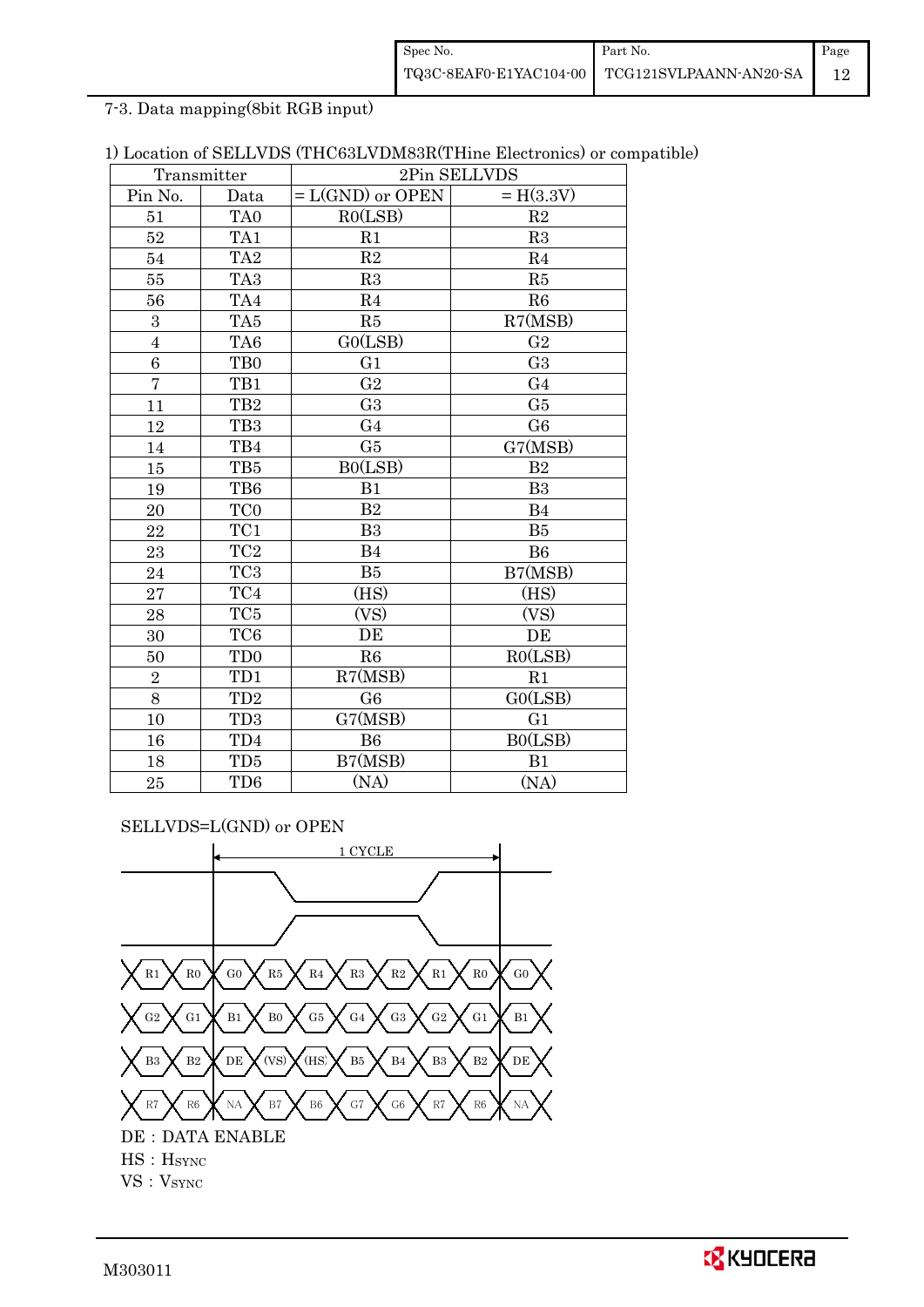

- VS: VSYNC
- 2) Block Diagram

# SELLVDS=L(GND) or OPEN



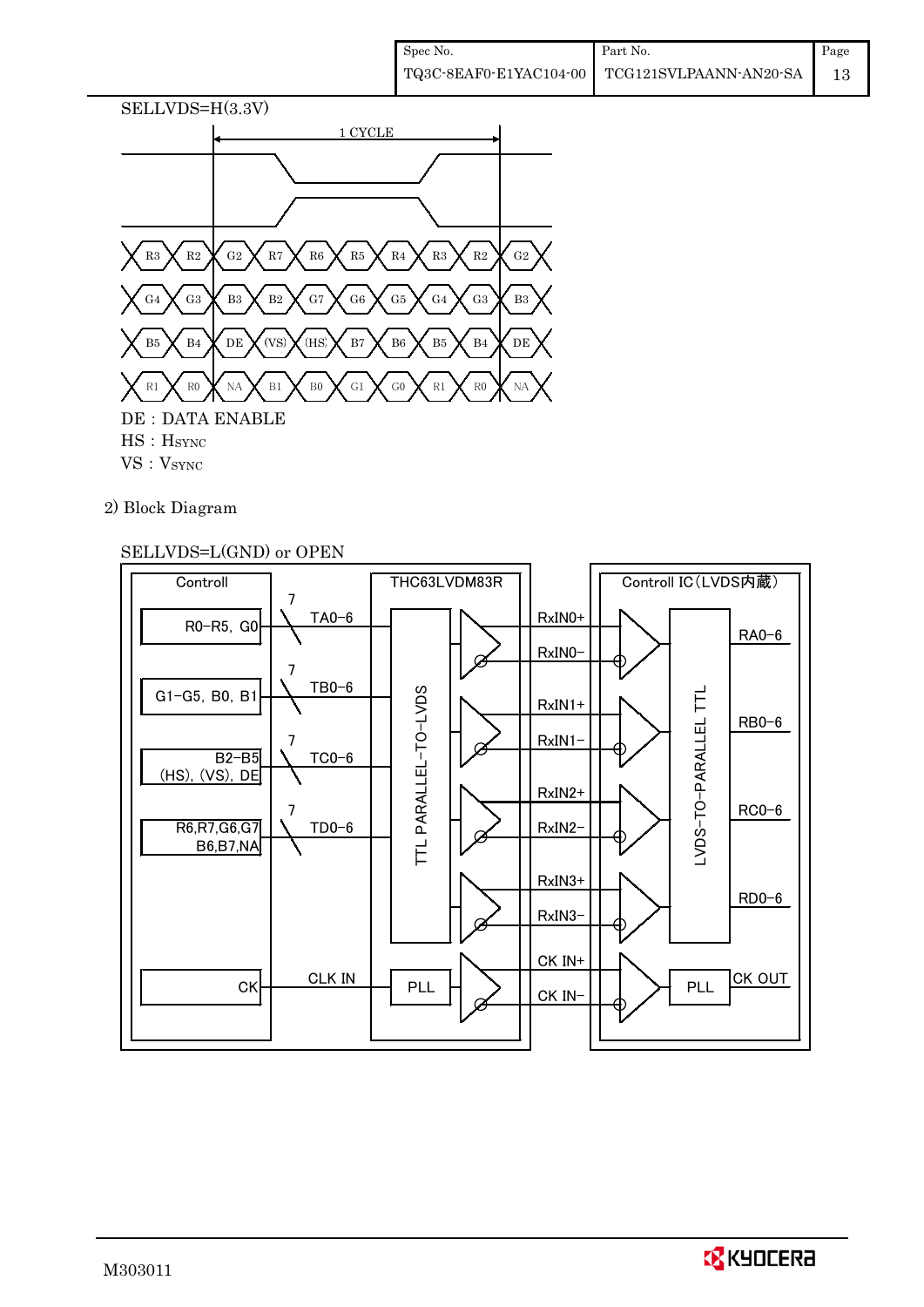| Spec No. | Part No.                                      | Page |
|----------|-----------------------------------------------|------|
|          | TQ3C-8EAF0-E1YAC104-00 TCG121SVLPAANN-AN20-SA | 14   |

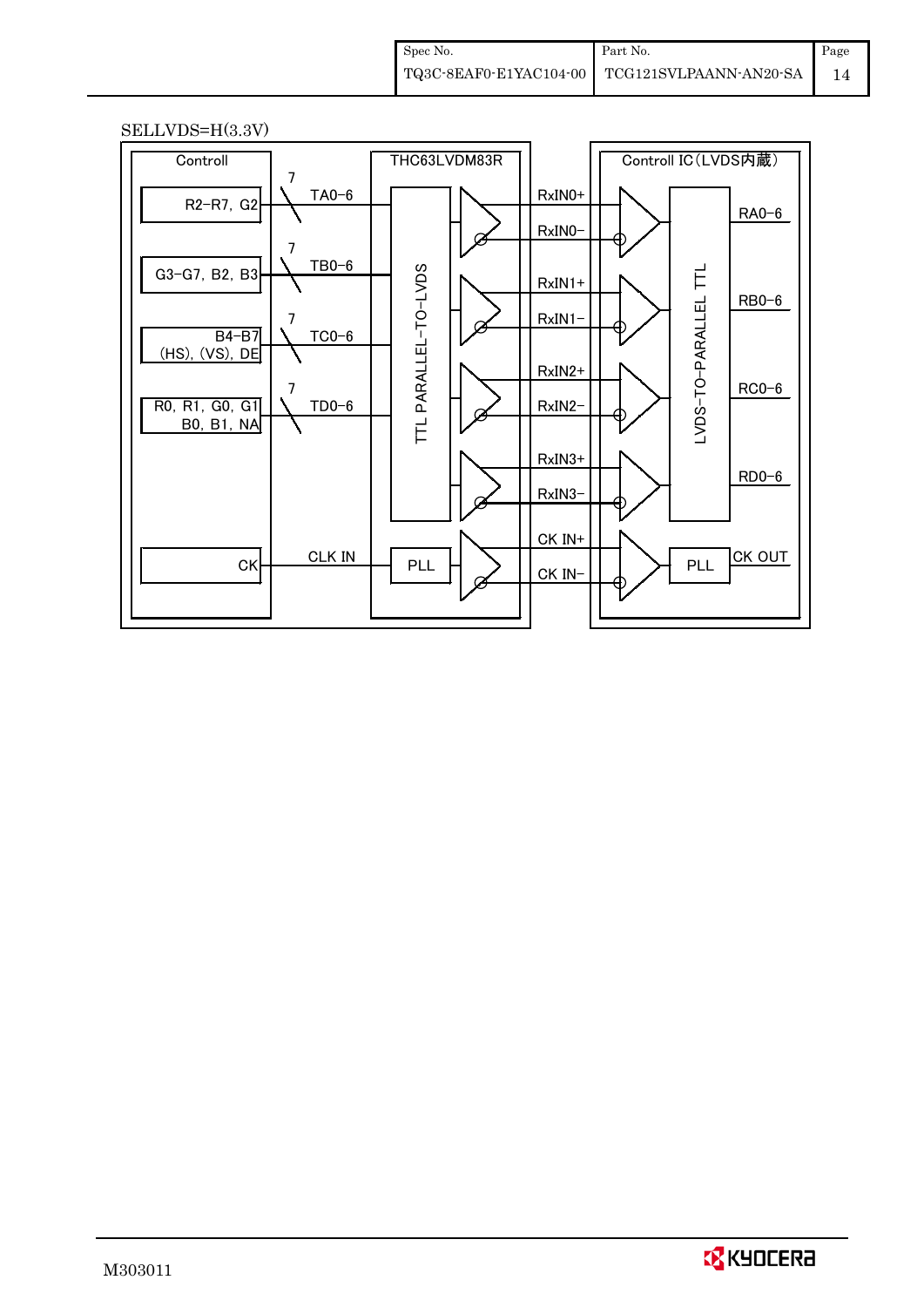| Spec No. | Part No.                                                                                                                           | Page |
|----------|------------------------------------------------------------------------------------------------------------------------------------|------|
|          | $\left. {\rm TQ3C\text{-}SEAFO\text{-}E1YAC104\text{-}00} \ \right  \ \left. {\rm TCG121SVLPAANN\text{-}AN20\text{-}SA} \ \right $ |      |

### 8. Input timing characteristics

|                       | Item                            | Symbol           | Min. | Typ.    | Max. | Unit | Note |
|-----------------------|---------------------------------|------------------|------|---------|------|------|------|
| Clock (CK)            | Frequency                       | $1/\mathrm{Tc}$  | 30   | 40      | 48   | MHz  |      |
|                       |                                 |                  | 860  | 1056    | 1395 | Tc   |      |
|                       | Th<br>Horizontal Period<br>24.0 | 26.4             |      | $\mu$ s | 1)   |      |      |
| Enable signal<br>(DE) | Horizontal display period       | Thd<br>Tc<br>800 |      |         |      |      |      |
|                       | Vertical Period                 | Tv               | 610  | 628     | 1024 | Th   |      |
|                       | Vertical display period         | Tvd              | 600  |         |      | Th   |      |
| Refresh rate          |                                 | fy               | 50   | 60      | 70   | Hz   | 2)   |

#### 8-1. Timing characteristics

1) If the display is used under the condition which is out of specifications such as higher clock frequency than specified value, there is a possibility phenomenon such as display error including white display, malfunction and no image may occur.

Please use the display under the conditions written in the specification.

- 2) Please set a clock frequency, a vertical dormant period, and the horizontal dormant period so that the Horizontal Period should not reach less than Min. value.
- 3) If the refresh rate reach less than Min. value, the deterioration of the display quality, flicker etc., may occur.(fv=1/Tv)





#### 8-2. Input Data Signals and Display position on the screen

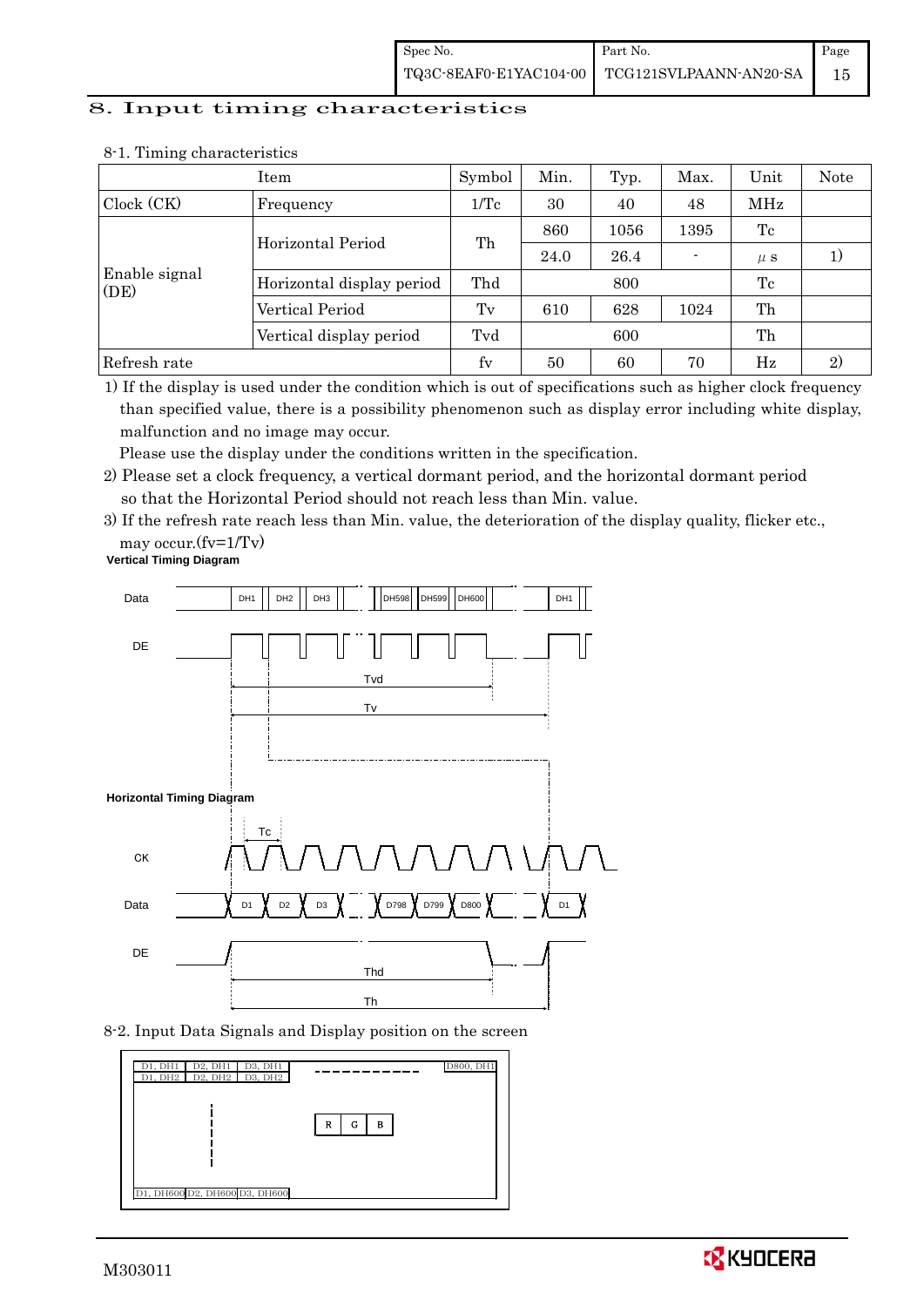# 9. Lot number identification

The lot number shall be indicated on the back of the backlight case of each LCD.

TCG121SVLPAANN-AN20-SA - □□ - □□ - □ MADE IN □□□□□ ↓ ↓ ↓ ↓ ↓  $12 \quad 3 \quad 4$  5

- No1. No5. above indicate
	- 1. Year code
		- 2. Month code
		- 3. Date
		- 4. Version Number
		- 5. Country of origin (Japan or China)

| Year | 2017 | 2018 | 2019 | 2020 | 2021 | 2022 |
|------|------|------|------|------|------|------|
| Code |      |      |      |      |      |      |

| Month | Jan. | Feb. | Mar. | Apr. | May | Jun. |
|-------|------|------|------|------|-----|------|
| Code  |      |      |      |      |     |      |

| Month      | Jul. | Aug. | Sep. | $\rm Oct.$ | Nov. | $\operatorname{Dec.}$ |
|------------|------|------|------|------------|------|-----------------------|
| $\rm Code$ |      |      |      | 77         |      |                       |

### 10. Warranty

10-1. Incoming inspection

Please inspect the LCD within one month after your receipt.

### 10-2. Production warranty

 Kyocera warrants its LCD's for a period of 12 months from the ship date. Kyocera shall, by mutual agreement, replace or re-work defective LCD's that are shown to be Kyocera's responsibility.

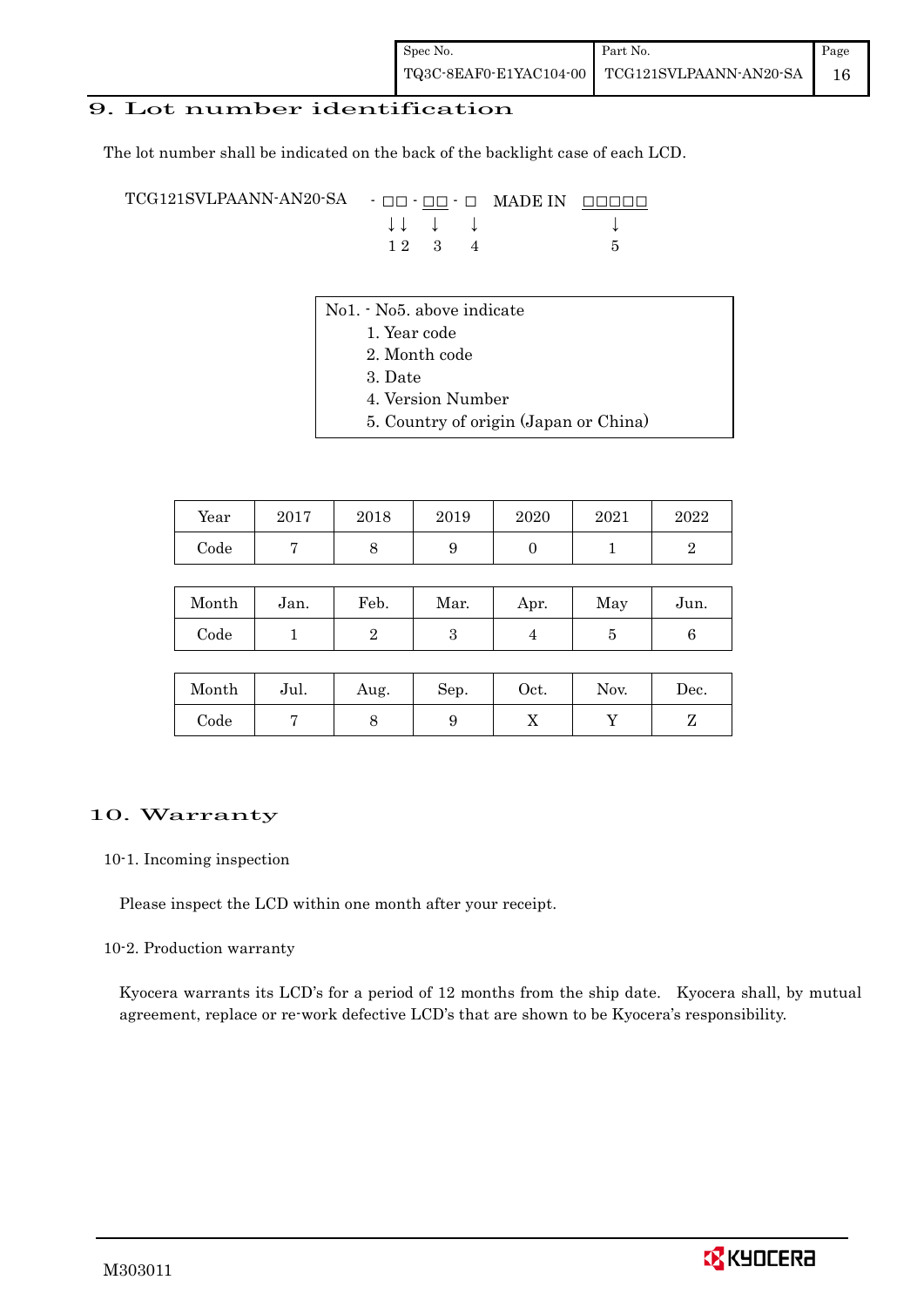### 11. Precautions for use

- 11-1. Installation of the LCD
- 1) Please ground either of the mounting (screw) holes located at each corner of an LCD, in order to stabilize brightness and display quality.
- 2) A transparent protection plate shall be added to protect the LCD and its polarizer.
- 3) The LCD shall be installed so that there is no pressure on the LSI chips.
- 4) The LCD shall be installed flat, without twisting or bending.

11-2. Static electricity

- 1) Since CMOS ICs are mounted directly onto the LCD glass, protection from static electricity is required.
- 2) Workers should use body grounding. Operator should wear ground straps.

### 11-3. LCD operation

1) The LCD shall be operated within the limits specified. Operation at values outside of these limits may shorten life, and/or harm display images.

### 11-4. Storage

- 1) The LCD shall be stored within the temperature and humidity limits specified. Store in a dark area, and protect the LCD from direct sunlight or fluorescent light.
- 2) Always store the LCD so that it is free from external pressure onto it.

### 11-5. Usage

- 1) DO NOT store in a high humidity environment for extended periods. Polarizer degradation bubbles, and/or peeling off of the polarizer may result.
- 2) The front polarizer is easily scratched or damaged. Prevent touching it with any hard material, and from being pushed or rubbed.
- 3) The LCD screen may be cleaned by wiping the screen surface with a soft cloth or cotton pad using a little Ethanol.
- 4) Water may cause damage or discoloration of the polarizer. Clean condensation or moisture from any source immediately.
- 5) Always keep the LCD free from condensation during testing. Condensation may permanently spot or stain the polarizer.
- 6) Do not disassemble LCD because it will result in damage.
- 7) This Kyocera LCD has been specifically designed for use in general electronic devices, but not for use in a special environment such as usage in an active gas. Hence, when the LCD is supposed to be used in a special environment, evaluate the LCD thoroughly beforehand and do not expose the LCD to chemicals such as an active gas.
- 8) Please do not use solid-base image pattern for long hours because a temporary afterimage may appear. We recommend using screen saver etc. in cases where a solid-base image pattern must be used.
- 9) Liquid crystal may leak when the LCD is broken. Be careful not to let the fluid go into your eyes and mouth. In the case the fluid touches your body; rinse it off right away with water and soap.

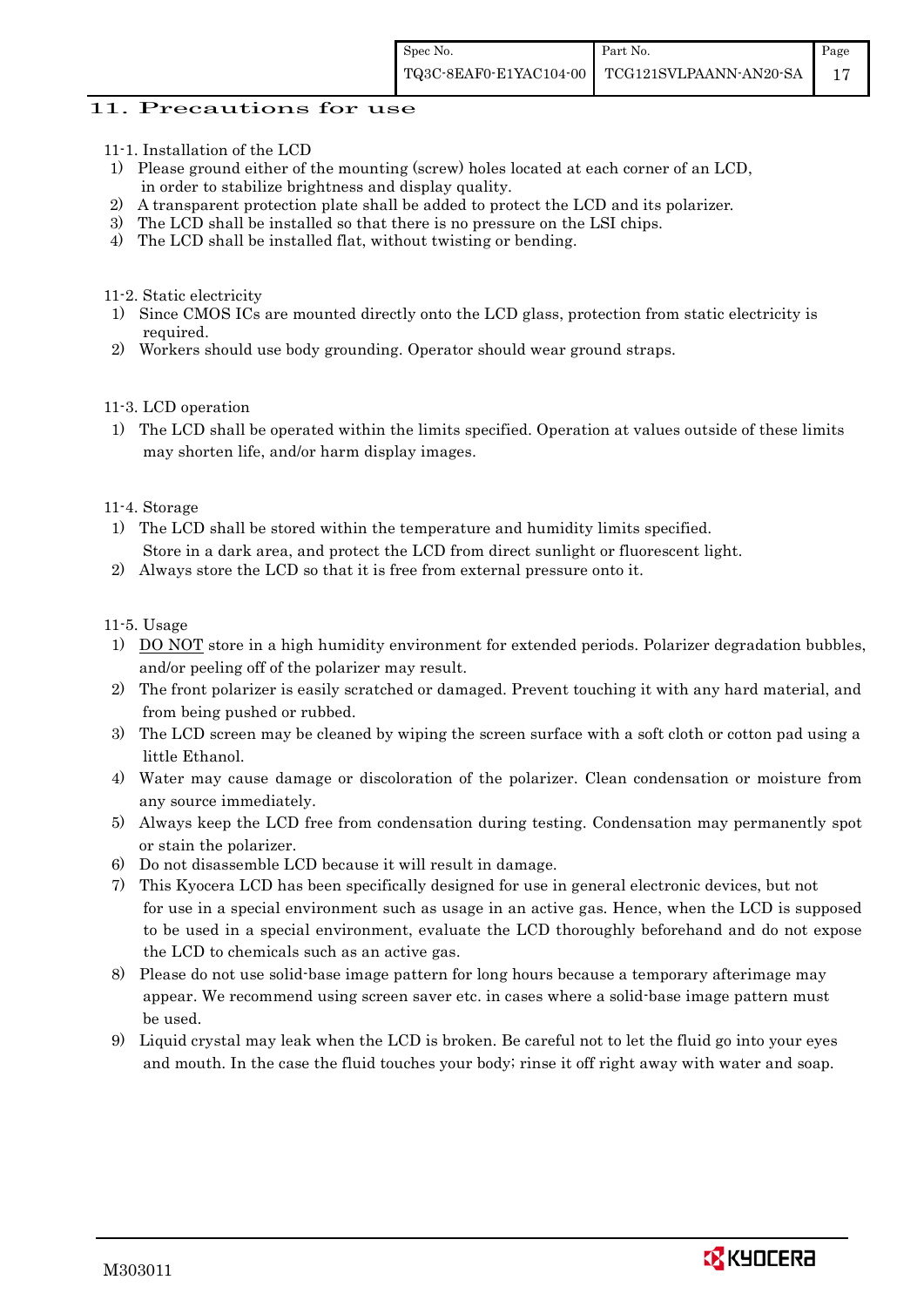# 12. Reliability test data

| Test item                            | Test condition                                                                                       | Test time        |                                                            | Judgement                                                                  |
|--------------------------------------|------------------------------------------------------------------------------------------------------|------------------|------------------------------------------------------------|----------------------------------------------------------------------------|
| High temp.<br>atmosphere             | $80^{\circ}$ C                                                                                       | 240h             | Display function<br>Display quality<br>Current consumption | $\therefore$ No defect<br>$\therefore$ No defect<br>$\therefore$ No defect |
| Low temp.<br>atmosphere              | $-30\degree C$                                                                                       | 240h             | Display function<br>Display quality<br>Current consumption | $: No$ defect<br>$\therefore$ No defect<br>$\therefore$ No defect          |
| High temp.<br>humidity<br>atmosphere | $40^{\circ}$ C 90% RH                                                                                | 240h             | Display function<br>Display quality<br>Current consumption | : No defect<br>$\therefore$ No defect<br>$: No$ defect                     |
| Temp. cycle                          | $-30\degree C$<br>0.5 <sub>h</sub><br>R.T.<br>0.5 <sub>h</sub><br>$80^{\circ}$ C<br>0.5 <sub>h</sub> | 10cycles         | Display function<br>Display quality<br>Current consumption | $: No$ defect<br>$\therefore$ No defect<br>$\therefore$ No defect          |
| High temp.<br>operation              | $70^{\circ}$ C                                                                                       | 500 <sub>h</sub> | Display function<br>Display quality<br>Current consumption | $: No$ defect<br>$\therefore$ No defect<br>$: No$ defect                   |

1) Each test item uses a test LCD only once. The tested LCD is not used in any other tests.

2) The LCD is tested in circumstances in which there is no condensation.

3) The reliability test is not an out-going inspection.

4) The result of the reliability test is for your reference purpose only. The reliability test is conducted only to examine the LCD's capability.

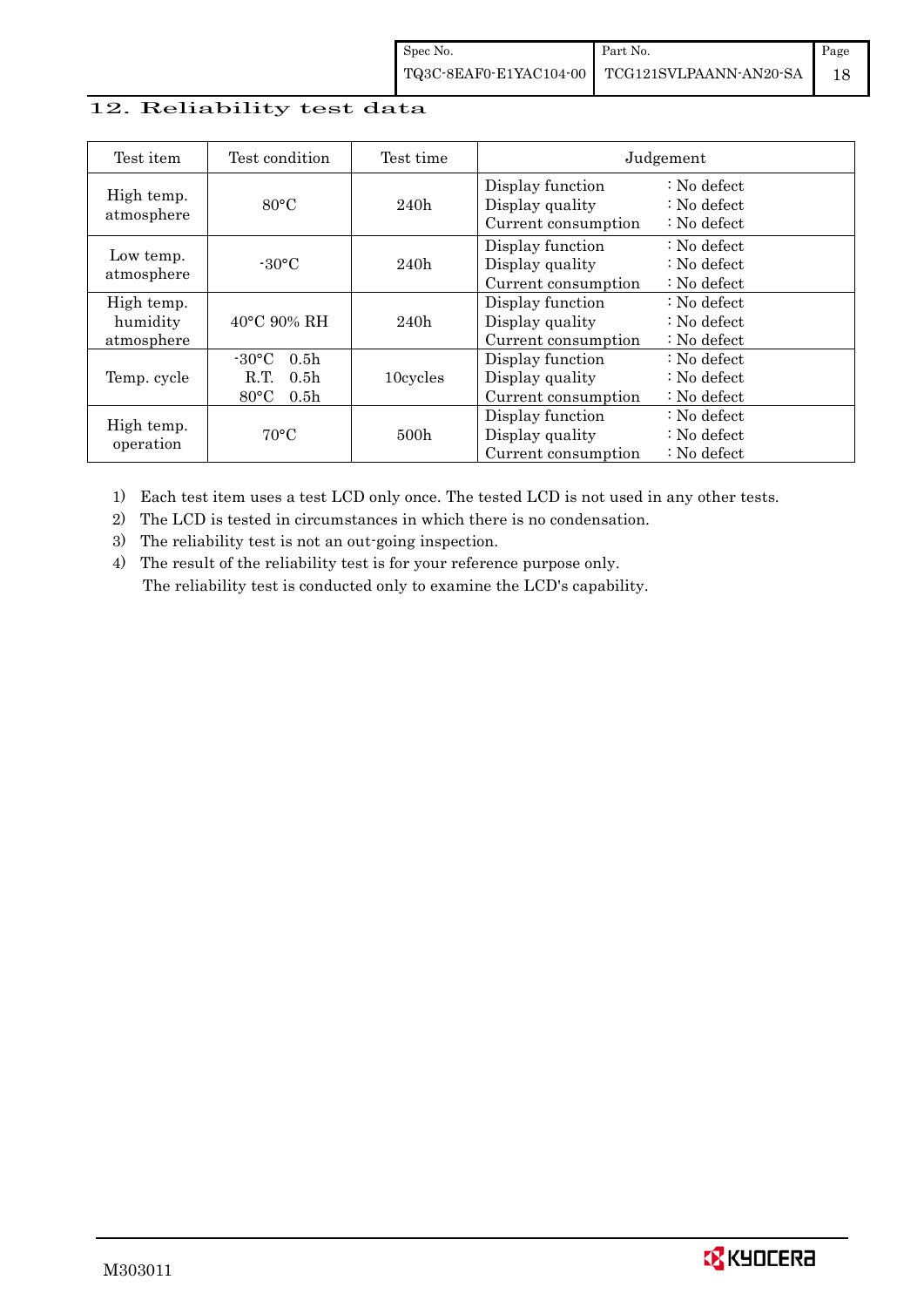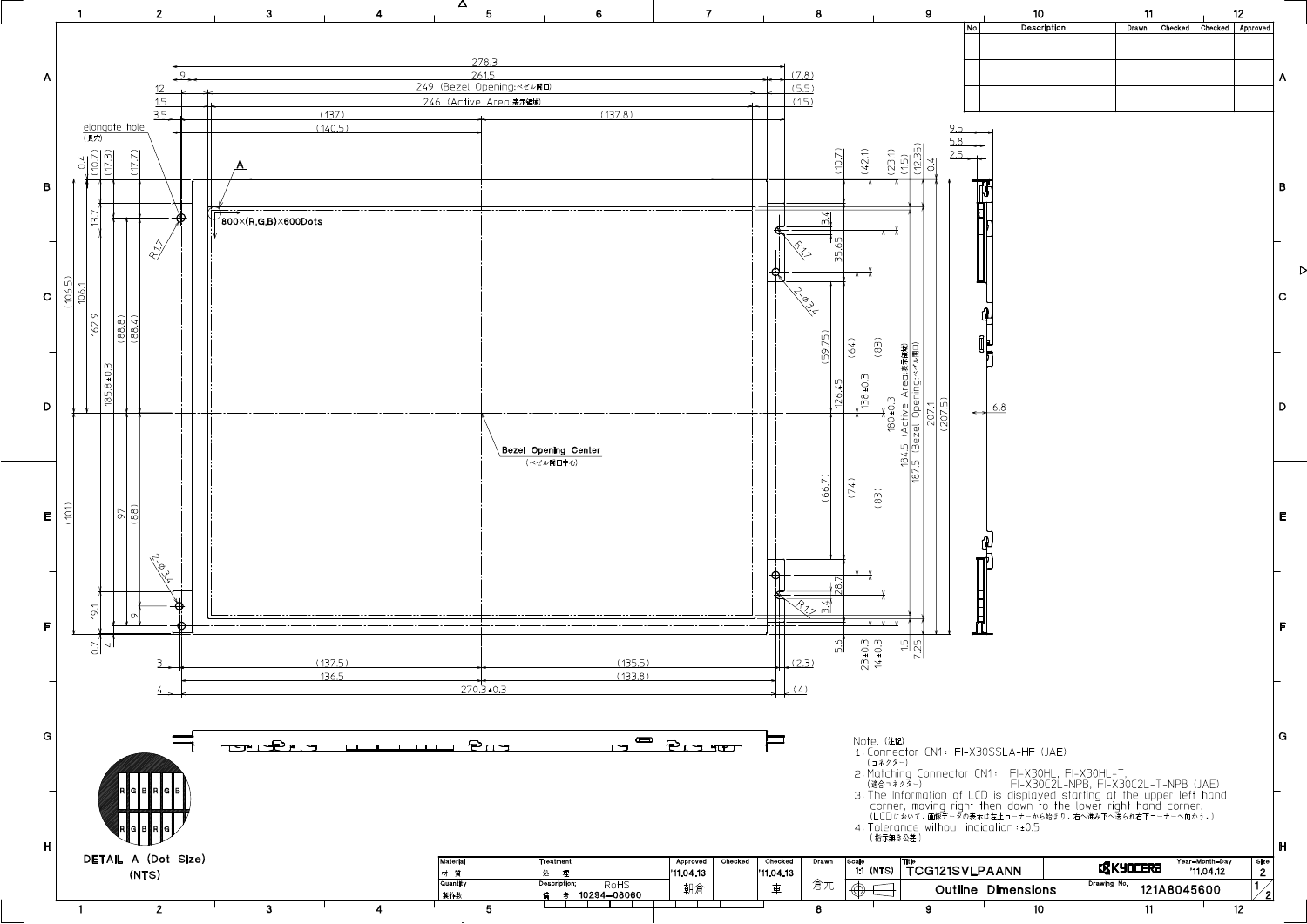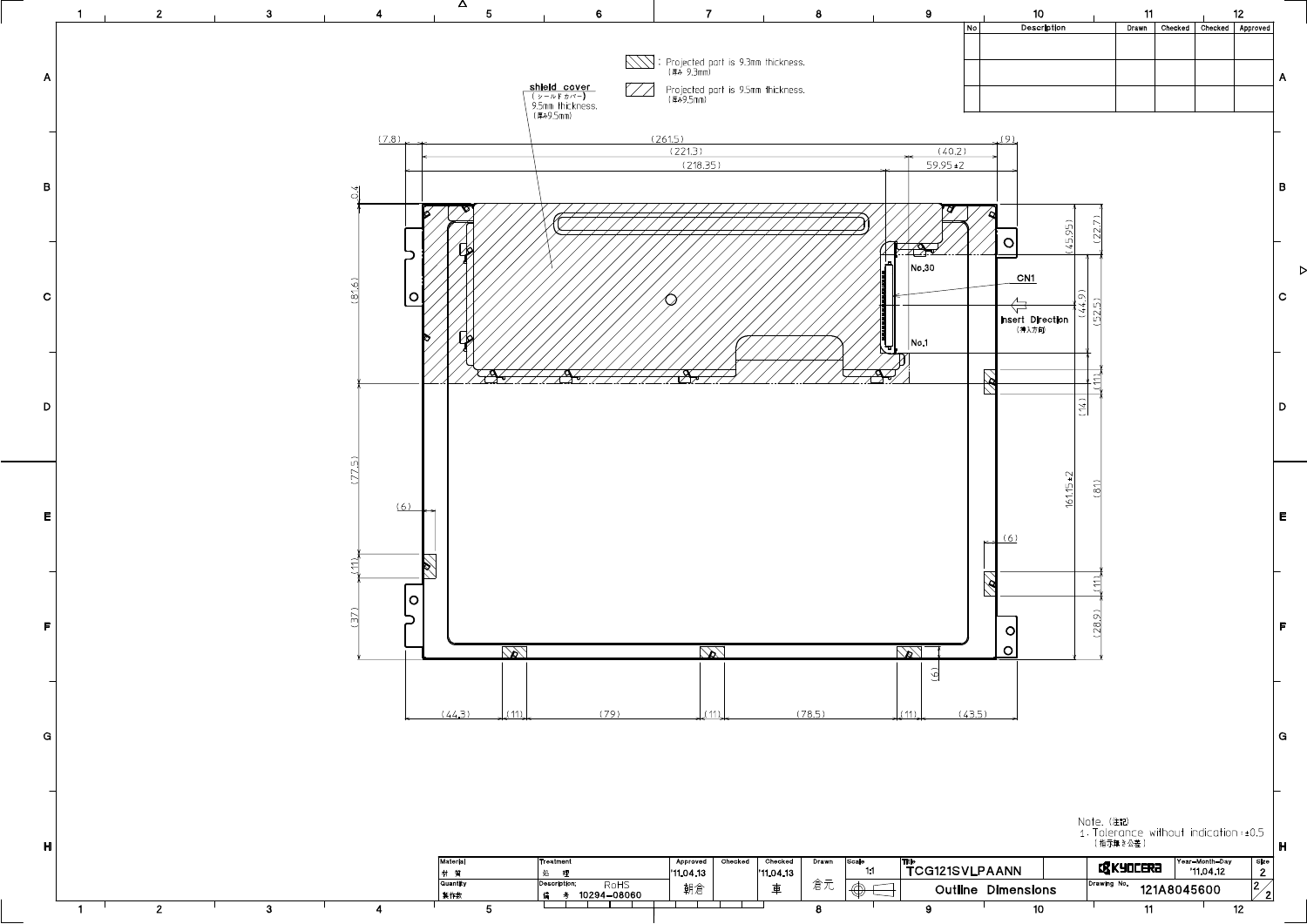| Spec No. | TQ3C-8EAF0-E2YAC104-00 |
|----------|------------------------|
| l late   | December 26, 2017      |

# KYOCERA INSPECTION STANDARD

# TYPE : TCG121SVLPAANN-AN20-SA

KYOCERA DISPLAY CORPORATION

| Original          |          | Designed by $:$ Engineering dept. | Confirmed by $:QA$ dept. |         |                   |
|-------------------|----------|-----------------------------------|--------------------------|---------|-------------------|
| Issue Date        | Prepared | Checked                           | Approved                 | Checked | Approved          |
| December 26, 2017 | Mor      |                                   | 4 Marsumoto              | 3Um     | $\alpha$ . Jugeme |

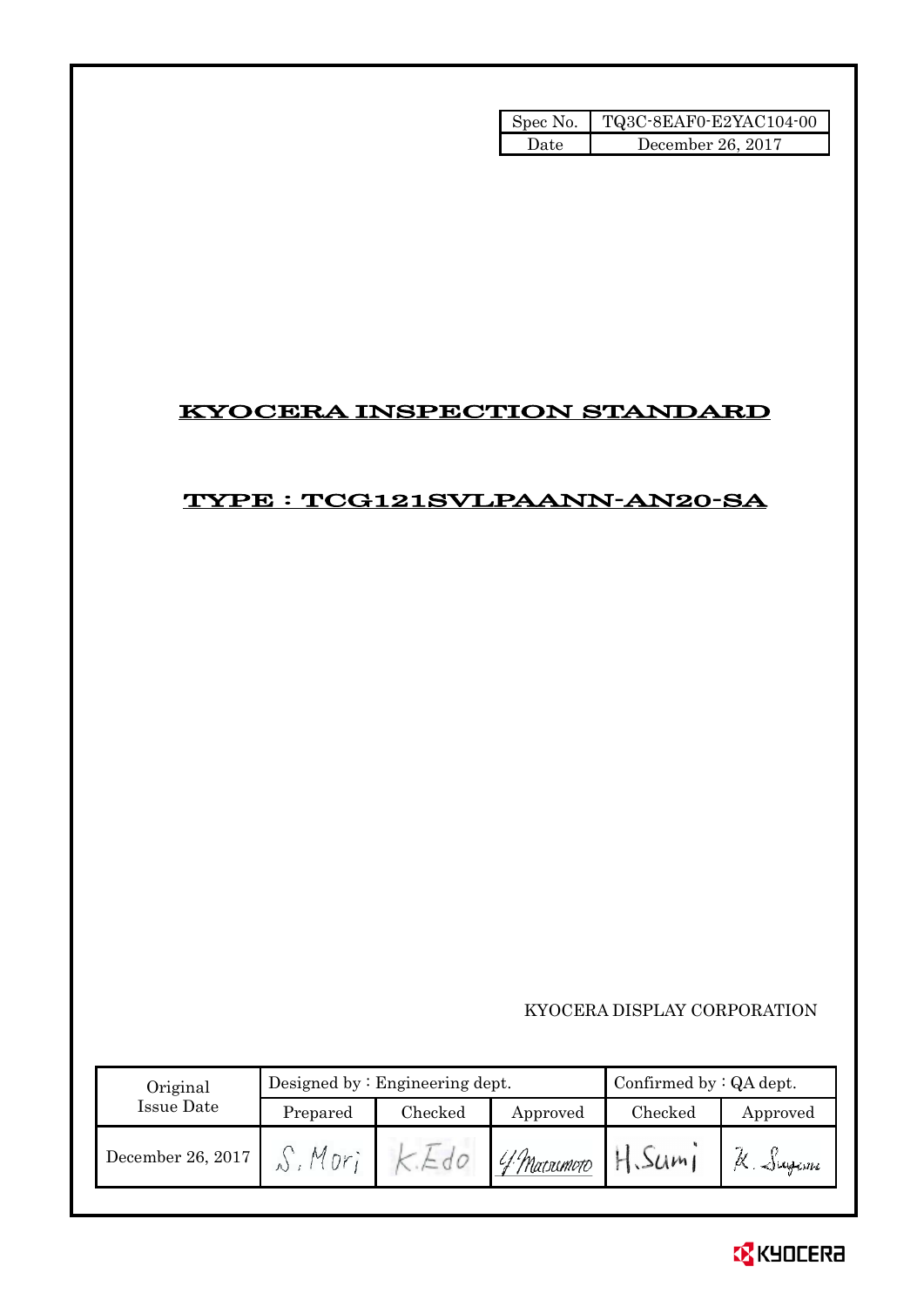| Spec No.               | Part No.               | Page |
|------------------------|------------------------|------|
| TQ3C-8EAF0-E2YAC104-00 | TCG121SVLPAANN-AN20-SA |      |

| Revision record |             |      |                                  |                                 |                                      |                                |          |
|-----------------|-------------|------|----------------------------------|---------------------------------|--------------------------------------|--------------------------------|----------|
|                 |             |      |                                  | Designed by : Engineering dept. |                                      | Confirmed by $\colon$ QA dept. |          |
|                 | $\rm{Date}$ |      | $\ensuremath{\mathrm{Prepared}}$ | $\rm Checked$                   | Approved                             | $\rm Checked$                  | Approved |
|                 |             |      |                                  |                                 |                                      |                                |          |
|                 |             |      |                                  |                                 |                                      |                                |          |
| Rev.No.         | Date        | Page |                                  |                                 | $\label{eq:2} \textbf{Descriptions}$ |                                |          |
|                 |             |      |                                  |                                 |                                      |                                |          |
|                 |             |      |                                  |                                 |                                      |                                |          |
|                 |             |      |                                  |                                 |                                      |                                |          |
|                 |             |      |                                  |                                 |                                      |                                |          |
|                 |             |      |                                  |                                 |                                      |                                |          |
|                 |             |      |                                  |                                 |                                      |                                |          |
|                 |             |      |                                  |                                 |                                      |                                |          |
|                 |             |      |                                  |                                 |                                      |                                |          |
|                 |             |      |                                  |                                 |                                      |                                |          |
|                 |             |      |                                  |                                 |                                      |                                |          |
|                 |             |      |                                  |                                 |                                      |                                |          |
|                 |             |      |                                  |                                 |                                      |                                |          |
|                 |             |      |                                  |                                 |                                      |                                |          |
|                 |             |      |                                  |                                 |                                      |                                |          |
|                 |             |      |                                  |                                 |                                      |                                |          |
|                 |             |      |                                  |                                 |                                      |                                |          |
|                 |             |      |                                  |                                 |                                      |                                |          |
|                 |             |      |                                  |                                 |                                      |                                |          |
|                 |             |      |                                  |                                 |                                      |                                |          |
|                 |             |      |                                  |                                 |                                      |                                |          |
|                 |             |      |                                  |                                 |                                      |                                |          |
|                 |             |      |                                  |                                 |                                      |                                |          |
|                 |             |      |                                  |                                 |                                      |                                |          |
|                 |             |      |                                  |                                 |                                      |                                |          |
|                 |             |      |                                  |                                 |                                      |                                |          |
|                 |             |      |                                  |                                 |                                      |                                |          |
|                 |             |      |                                  |                                 |                                      |                                |          |
|                 |             |      |                                  |                                 |                                      |                                |          |
|                 |             |      |                                  |                                 |                                      |                                |          |
|                 |             |      |                                  |                                 |                                      |                                |          |
|                 |             |      |                                  |                                 |                                      |                                |          |
|                 |             |      |                                  |                                 |                                      |                                |          |
|                 |             |      |                                  |                                 |                                      |                                |          |
|                 |             |      |                                  |                                 |                                      |                                |          |
|                 |             |      |                                  |                                 |                                      |                                |          |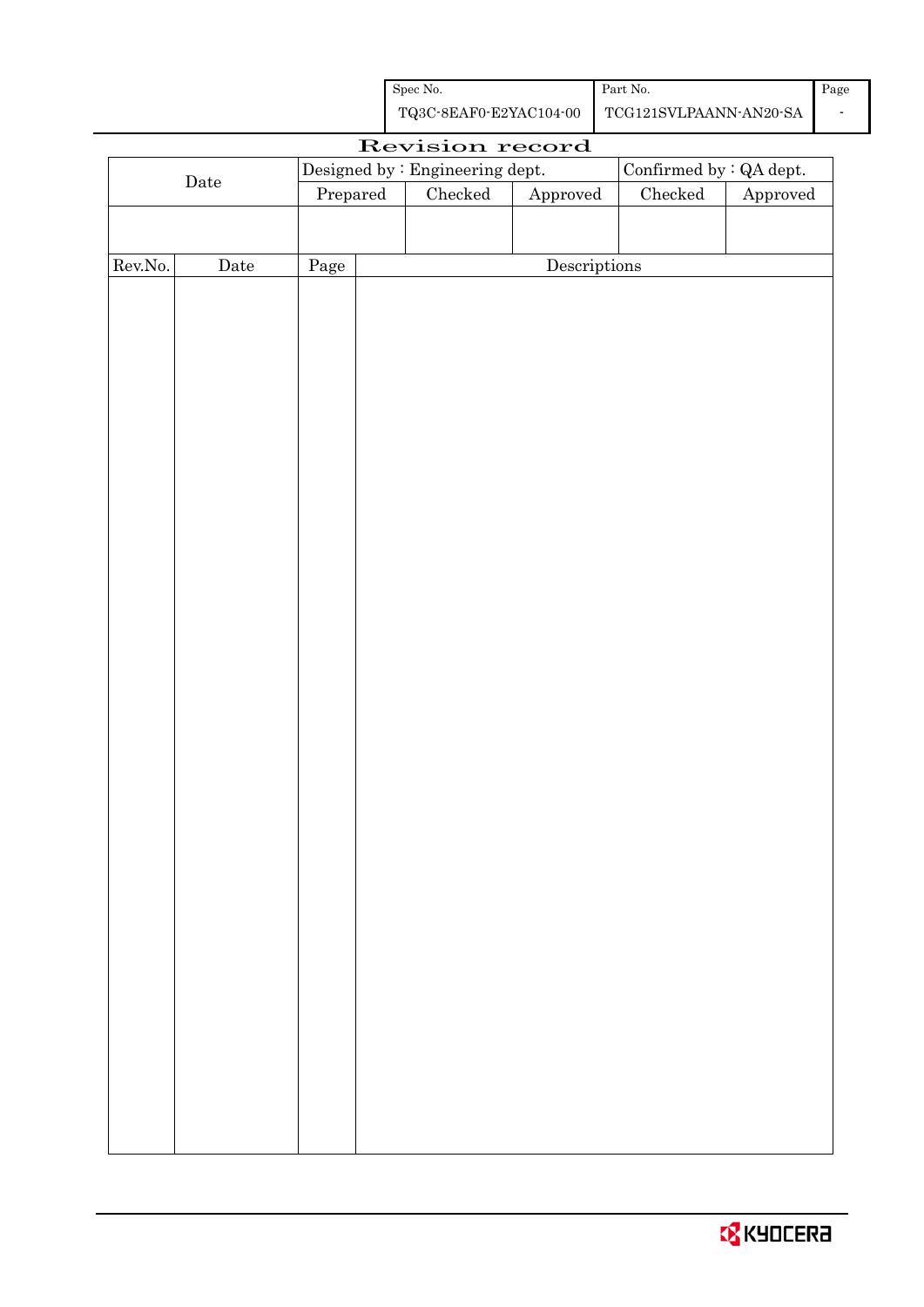# Page

# Visuals specification

| ι۱. |  |
|-----|--|
|     |  |

|               |                                              | <b>Note</b>                                                                            |                                                                                            |  |  |  |
|---------------|----------------------------------------------|----------------------------------------------------------------------------------------|--------------------------------------------------------------------------------------------|--|--|--|
| General       | 1.                                           | Customer identified anomalies not defined within this inspection standard shall be     |                                                                                            |  |  |  |
|               |                                              | reviewed by Kyocera, and an additional standard shall be determined by mutual consent. |                                                                                            |  |  |  |
|               | 2.                                           |                                                                                        | This inspection standard about the image quality shall be applied to any defect within the |  |  |  |
|               |                                              |                                                                                        | effective viewing area and shall not be applicable to outside of the area.                 |  |  |  |
|               | 3.                                           | Inspection conditions                                                                  |                                                                                            |  |  |  |
|               | Luminance                                    | $\div 500$ Lux min.                                                                    |                                                                                            |  |  |  |
|               |                                              | Inspection distance                                                                    | $:300$ mm.                                                                                 |  |  |  |
|               | Temperature                                  |                                                                                        | : 25 $\pm$ 5°C                                                                             |  |  |  |
|               | Direction                                    |                                                                                        | : Directly above                                                                           |  |  |  |
| Definition of | Dot defect                                   | Bright dot defect                                                                      | The dot is constantly "on" when power applied to the                                       |  |  |  |
| inspection    |                                              |                                                                                        | LCD, even when all "Black" data sent to the screen.                                        |  |  |  |
| item          |                                              |                                                                                        | Inspection tool: 5% Transparency neutral density filter.                                   |  |  |  |
|               |                                              |                                                                                        | Count dot: If the dot is visible through the filter.                                       |  |  |  |
|               |                                              |                                                                                        | Don't count dot: If the dot is not visible through the                                     |  |  |  |
|               |                                              |                                                                                        | filter.                                                                                    |  |  |  |
|               |                                              |                                                                                        | <b>GIBIR</b><br>GIB                                                                        |  |  |  |
|               |                                              |                                                                                        | $R$ G $B$ R $G$ B $R$<br>G<br>dot defect                                                   |  |  |  |
|               |                                              |                                                                                        | RGBR<br>G                                                                                  |  |  |  |
|               |                                              | Black dot defect                                                                       | The dot is constantly "off" when power applied to the                                      |  |  |  |
|               |                                              |                                                                                        | LCD, even when all "White" data sent to the screen.                                        |  |  |  |
|               |                                              |                                                                                        | Similar size compared to bright dot.                                                       |  |  |  |
|               |                                              | White dot                                                                              | Pixel works electrically, however, circular/foreign                                        |  |  |  |
|               |                                              | (Circular/foreign                                                                      | particle makes dot appear to be "on" even when all                                         |  |  |  |
|               |                                              | particle)                                                                              | "Black" data is sent to the screen.                                                        |  |  |  |
|               |                                              | Adjacent dot                                                                           | Adjacent dot defect is defined as two or more bright dot                                   |  |  |  |
|               |                                              |                                                                                        | defects or black dot defects.                                                              |  |  |  |
|               |                                              |                                                                                        | G B R G B R                                                                                |  |  |  |
|               |                                              |                                                                                        | RGBRGBRG                                                                                   |  |  |  |
|               |                                              |                                                                                        | dot defect<br>RGBRGBRGB                                                                    |  |  |  |
|               | External                                     | Bubble, Scratch,                                                                       | Visible operating (all pixels "Black" or "White") and non                                  |  |  |  |
|               | Foreign particle<br>inspection               |                                                                                        | operating.                                                                                 |  |  |  |
|               |                                              | (Polarizer, Cell, Backlight)                                                           |                                                                                            |  |  |  |
|               | Appearance inspection<br>CFL wires<br>Others |                                                                                        | Does not satisfy the value at the spec.                                                    |  |  |  |
|               |                                              |                                                                                        | Damaged to the CFL wires, connector, pin, functional                                       |  |  |  |
|               |                                              |                                                                                        | failure or appearance failure.                                                             |  |  |  |
|               | Definition                                   | Definition of linear size<br>Definition of circle size                                 |                                                                                            |  |  |  |
|               | of size                                      |                                                                                        |                                                                                            |  |  |  |
|               |                                              |                                                                                        |                                                                                            |  |  |  |
|               | $d = (a + b)/2$                              |                                                                                        |                                                                                            |  |  |  |